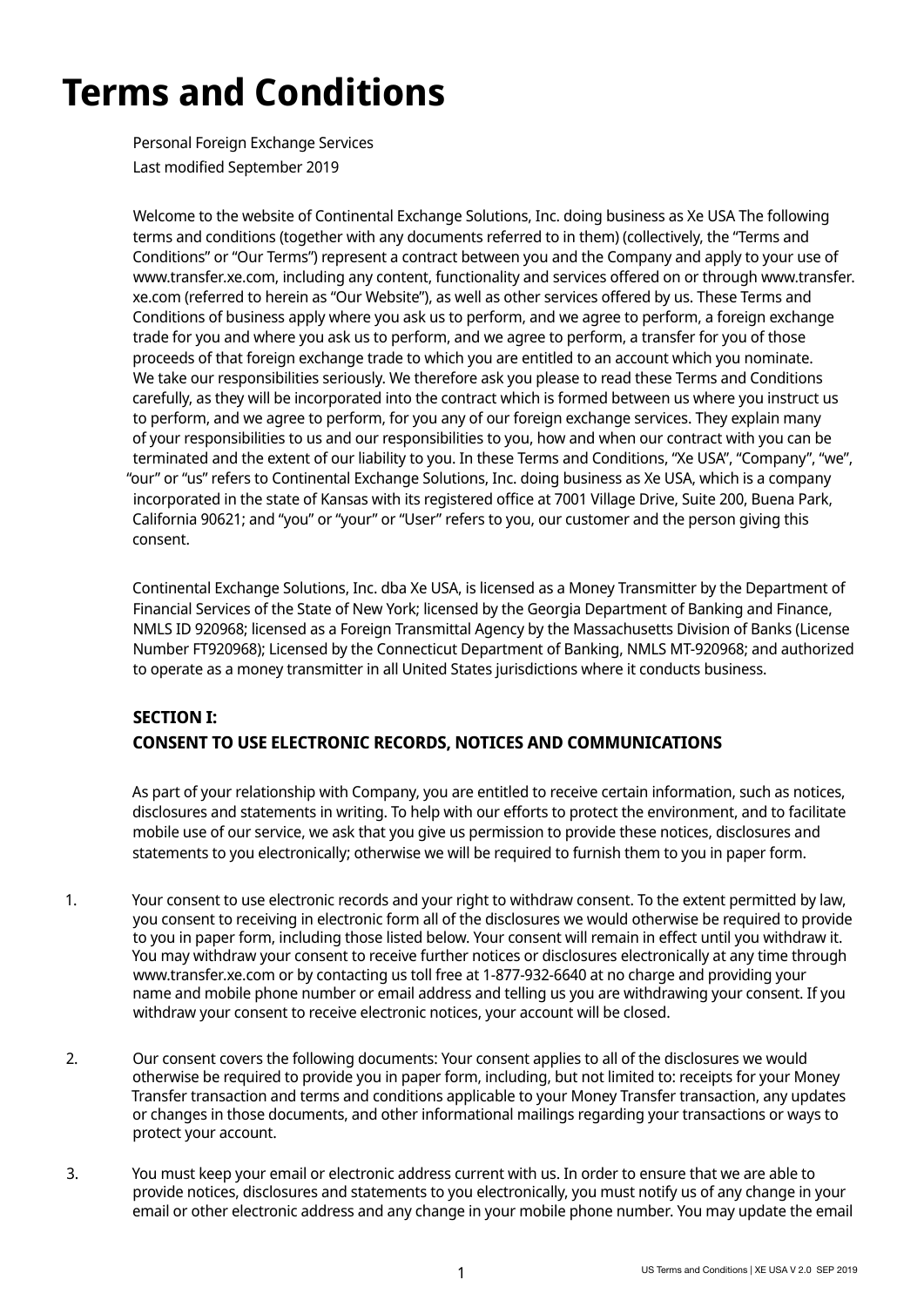address on record for you by logging into the "My Account" section on Our Website or by calling us toll-free at 1-877-932-6640.

- 4. Hardware and software you will need. To access and retain the notices, disclosures and statements we provide to you electronically, you must have:
	- A computer system that operates on a platform like Windows or Mac environment or better;
	- A connection to the Internet;
	- A Current Version of Internet Explorer 8 (or higher) or Mozilla Firefox 7.0, Safari 5 or Chrome 15 (Users utilizing other browsers may experience compatibility difficulties);
	- A Current Version of a program that accurately reads and displays PDF files, such as Adobe Acrobat Reader version 7 or higher;
	- A computer or device and an operating system capable of supporting all of the above, and;
	- A printer to print out and retain records on paper, or electronic storage if you wish to retain records in an electronic form. You should retain a copy of all of the notices, disclosures and statements we sent to you electronically.

By "Current Version," we mean a version of the software that is currently being supported by its publisher.

We reserve the right to discontinue support of a Current Version of software if, in our opinion, it suffers from a security or other flaw that makes it unsuitable for use with your account. And we always reserve the right, in our sole discretion, to communicate with you via the U.S. Postal Service.

Please indicate your consent to receive and use Electronic Records, Communications and Notices by checking the "I consent and agree to receiving my agreements and disclosures electronically as described in Section I of the Terms and Conditions" box. By providing your consent, you are also confirming that you have the hardware and software described above, that you are able to receive and review electronic records, and that you have an active email account. You are also confirming that you have read and understand this consent to use electronic records, communications, notices and signatures, and that you are authorized to, and do, consent on behalf of all the other co-owners of your account.

Please print and keep this page for your records.

# **Section II: OTHER TERMS AND CONDITIONS**

Please read these Terms and Conditions carefully before you start to use Our Website. By using Our Website and by clicking to accept or agree to Our Terms when this option is made available to you, you accept and agree to be bound and abide by Our Terms and our Privacy Policy with respect to Our Services and Trades and Money Transfer transactions originated from Our Website, which are described below. If you do not want to agree to Our Terms or our Privacy Policy, you must exit the Our Website, and not use Our Services.

# **1. DEFINITIONS**

1.1 In Our Terms the following words have the following meanings:

"Acceptance" our acceptance of a Request communicated to you, if you are instructing us online, when a transaction summary is made available to you on your Account on Our Website (or in the case of an Online Market Order, automatically when the order is fulfilled at the pre-determined exchange rate) or, if you are instructing us by phone, verbally by one of our team and/or in writing (any such verbal confirmation will be followed by a deal confirmation made available on Our Website);

"Account" an account opened by you with Xe USA which can be accessed and managed through Our Website;

"Additional Security Payment" any additional sum of money on top of the Security Payment which we may require from you in the event of a Variation on a Trade;

- "Authorized Person" a living individual who is authorized by you and accepted by us to provide us with instructions on your behalf;
- "Business Day" 9 am to 5:00 pm Pacific Time Monday to Friday excluding Bank Holidays and Public Holidays in the United States;
- "Close Out" a termination of a Trade prior to the originally agreed date or prior to settlement of a Trade;
- "Contract" the contract between you and us for the performance of a Trade and any Money Transfer you ask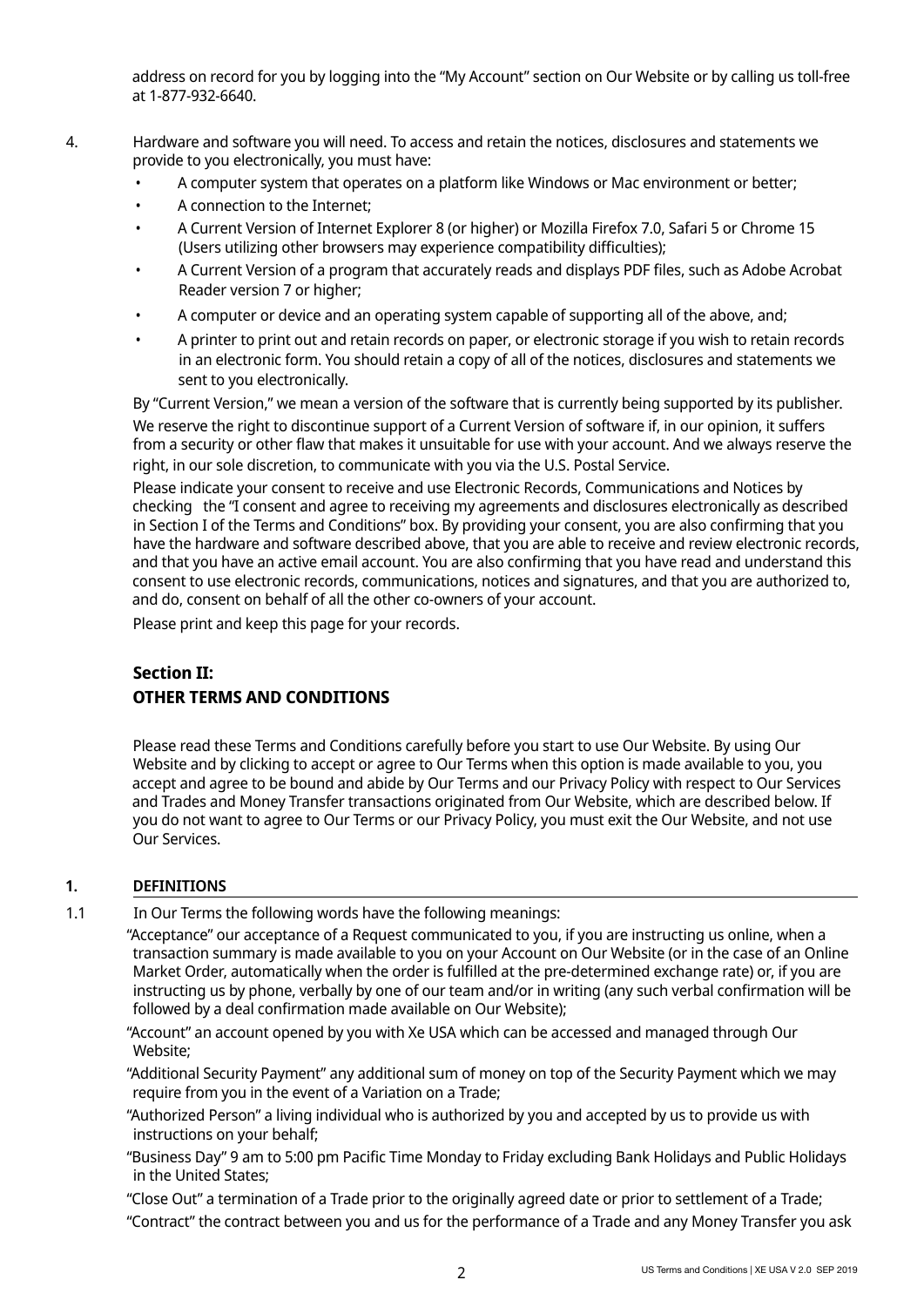us to perform in respect of that Trade;

- "Contract Note" the document produced by us which serves as your receipt and outlines the Trade we have agreed to perform for you and any specific requirements concerning that Trade, which will be made available to you following our Acceptance;
- "Forward Trade" a foreign exchange transaction forming part of Our Services where you ask us to secure an exchange rate now but to make the transaction on a pre-determined future date more than 2 (two) Business Days after Acceptance, and includes Online Forward Trades;
- "Market Order" a foreign exchange transaction forming part of Our Services where we receive an instruction from you to buy or sell a currency at a predetermined exchange rate which is above or below the current exchange rate, and includes Online Market Orders;
- "Money Transfer" the transfer of the Traded Funds to Your Nominated Account; "Online Forward Trade" as defined in clause 7.6;
- "Online Market Order" as defined in clause 7.7;
- "Our Nominated Account" the bank account that we nominate into which you must pay us any sums due to us relating to the Contract;
- "Our Services" our foreign exchange services, comprising the performance of foreign exchange trades and the transfer of proceeds of foreign exchange trades;
- "Payment Date" the date on which the Trade will mature; "Regulations" as defined in clause 14;
- "RPA (Regular Payments Abroad) Trade" an arrangement where you ask us to carry out a series of separate Forward Trades for you, for example where you wish to set up regular monthly payments;
- "Request" your request for a Trade communicated to us when, if you are instructing us online, you confirm your order online or, if you are instructing us by phone, you confirm your order verbally to one of our team;
- "Security Payment" the amount which we may ask you to provide us with in advance to secure a Trade;
- "Spot Trade" a foreign exchange transaction forming part of Our Services where the Payment Date is two Business Days after the date of Acceptance;
- "Spread" the profit we make on the Trade;
- "Trade" any foreign exchange transaction which you authorize us to make forming part of Our Services, namely any Spot Trade, Forward Trade, Market Order or RPA Trade but, for the avoidance of doubt, excluding any Money Transfer;
- "Traded Funds" any funds to which you are entitled under the Contract following settlement of the Trade; "Variation" the difference between the original value of a Trade and the value if the Trade was immediately Closed Out (for example, as a result of exchange rate movements on a Forward Trade), up to a maximum of the full value of the Contract; and
- "Your Nominated Account" the bank account notified by you to us in advance into which we are to transfer any Traded Funds to you or to any third party whom you instruct us to pay.
- 1.2 All references in Our Terms (unless otherwise stated) (a) to a person or persons shall include any natural person, company, firm, partnership, trust, public body or other organization; (b) to "clauses" are to clauses of Our Terms; (c) to any legislation (including statutes, statutory instruments, statutory provisions or regulations) shall include them as amended or re-enacted from time to time; and (d) made in the singular shall include the plural and vice versa.
- 1.3 All headings used in Our Terms are for ease of reference only and shall not affect the interpretation of Our Terms.

# **2. CHANGES TO OUR TERMS**

We may amend Our Terms from time to time, in our sole discretion, with or without advance notice, except as required by law.

If we make any change to Our Terms, we will notify you by email and/or by post and/or by placing a notice on Our Website. We will also make available the revised version of Our Terms on Our Website. We will also inform you of the date from which any change is to take effect ("the Effective Date"). If you wish to receive a written copy of Our Terms by mail, we will send to the mailing address we hold for you upon request. Your continued use of Our Website and your Account after the Effective Date means that you agree to and accept the changes.

Changes that we make to Our Terms will normally only apply to Contracts entered into after the Effective Date, but may also apply to Contracts entered into before the Effective Date where we are required to make them do so by law or regulatory requirements.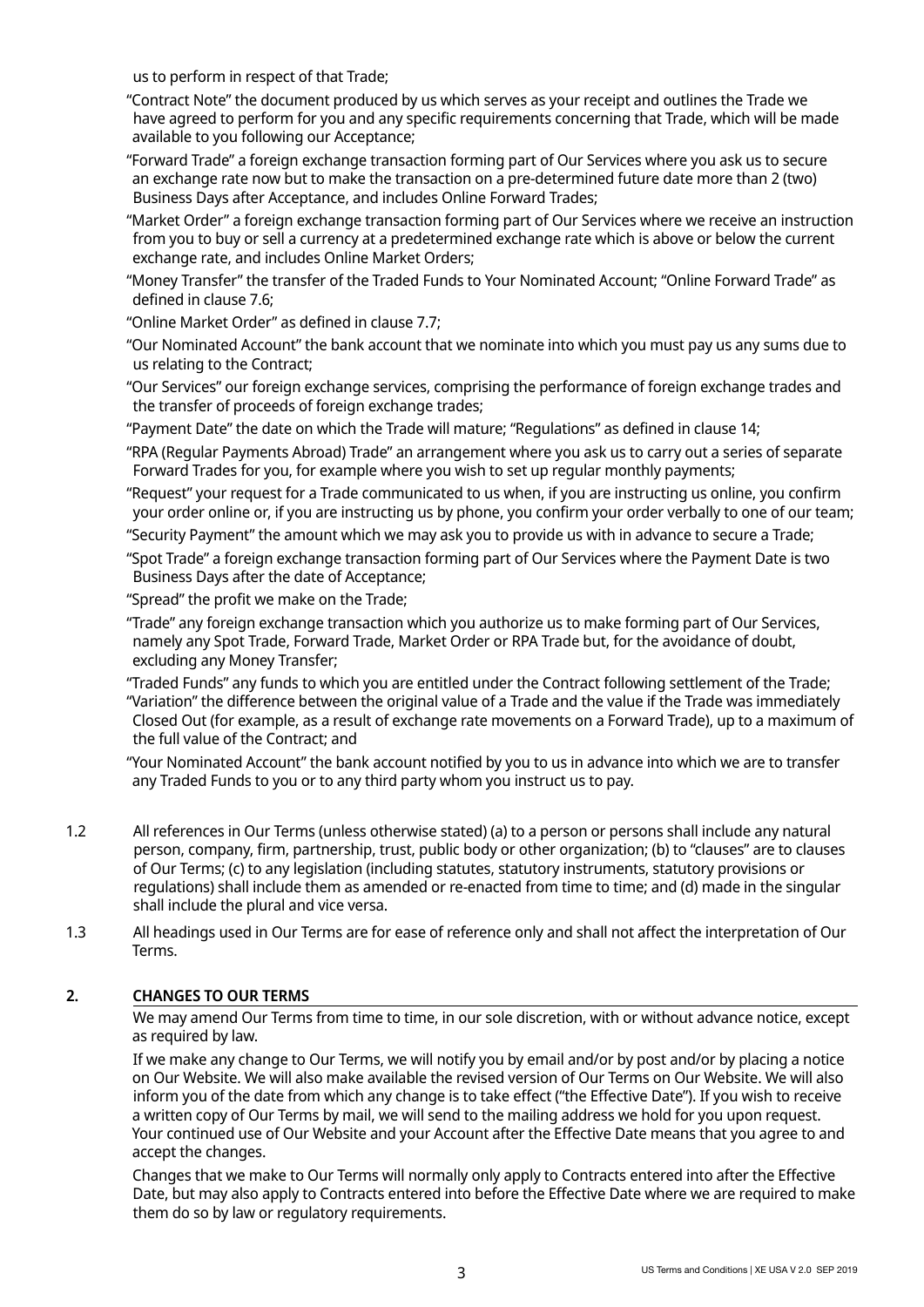# **3. LANGUAGE AND APPLICABLE LAW**

Our Terms are written in the English language which shall also be the language of the Contract. All communications between us shall be made in the English language.

Our Terms and any dispute or claim arising out of, or related to, them, their subject matter or their formation (in each case, including non-contractual disputes or claims) shall be governed by and construed in accordance with the internal laws of the State of California without giving effect to any choice or conflict of law provision or rule (whether of the State of California or any other jurisdiction).

# **4. FINANCIAL MARKETS**

#### 4.1 No advice

Although we may provide you with market information should you ask us to do so, we do not provide advice (whether to proceed with, or not proceed with or in respect of the timing of any Trade) and you should not treat any information we provide to you as advice. It is entirely for you to decide whether or not to make a Request and entirely for you to decide whether or not a Request, a particular Trade, and your instructions to us, are suitable for you and your circumstances.

#### 4.2 Timing

You should be aware that banks have fixed cut off times for the receipt and dispatch of electronic payments. We are not responsible for and have no liability for any delay in or failure of any Trade which results from a late arrival of funds or from late receipt of instructions.

### **5. FORMATION OF CONTRACT**

Each Request is an offer by you to purchase some of Our Services. We may, in our sole discretion, refuse to proceed with a Request or a Trade (including any Forward Trade forming part of a RPA Trade) or (subject to the requirements of the Regulations) a Money Transfer at any time.

The Contract will be formed on Acceptance. Details of the Trade will be communicated to you on Acceptance and confirmed to you in writing in the Contract Note.

Each Trade (including any Forward Trade forming part of a RPA Trade) and the Money Transfer which we perform for you in respect of that Trade are subject to a separate Contract and Contract Note. Each Contract incorporates Our Terms.

In the event of any inconsistency or conflict between Our Terms and any terms or conditions in any other documentation or materials provided to you by us at any time pursuant to the Contract, unless expressly stated otherwise in such documentation or materials, Our Terms shall always prevail. In the event of any inconsistency between Our Terms or the Contract and any applicable Regulations, as such may be changed from time to time, the Regulations shall prevail.

### **6. YOUR RESPONSIBILITY TO US**

#### 6.1 Registration

Before we can perform any of Our Services for you, you must register with us. In order to complete your registration, you must provide us with all the details we require from you, including details relating to your identity, proof of address, background and any other information we may require from you to enable us to complete our anti-money laundering and legal compliance process. It is a condition of your use of Our Services and Our Website that all the information you provide to us on Our Website (or otherwise) is correct, current and complete at all times.

You authorize us to undertake all commercially reasonable measures to verify your identity and the accuracy of information provided by you, which may include without limitation obtaining a credit or background report from a third party service provider or conducting sanctions screenings. If you do not use Our Services for an extended period of time, you may need to re-register with us.

### 6.2 Legal requirements

- 6.2.1 You will promptly supply us with all information and documentation which we may ask you for at any time to enable us to comply with any legal requirements applicable to us in connection with Our Services, including without limitation those required by the Regulations, anti-money laundering and counter terrorist financing laws or any other applicable laws. You authorize us to undertake all commercially reasonably measures to confirm the accuracy of the information provided by you and to ensure that the provision of Our Services are in compliance with applicable laws.
- 6.3 Speculation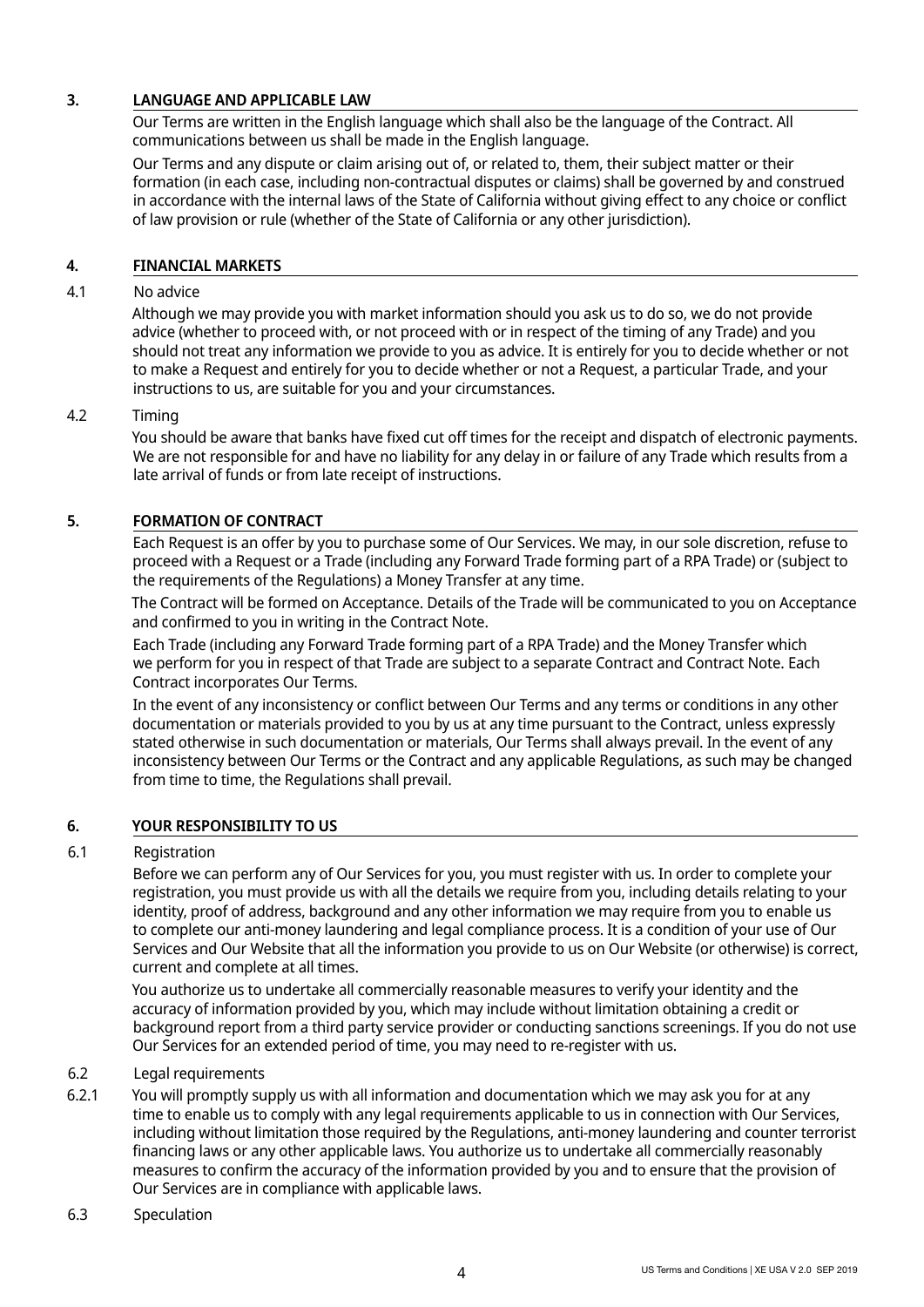You must not use any of Our Services for any speculative purpose. You will not use any of Our Services to try to profit from exchange rate fluctuations.

#### 6.4 Password and Security

It is your responsibility to keep safe any password you may use enabling you to access any part of Our Website or to use any of Our Services. If you open an Account or otherwise avail yourself of Our Services and you choose, or you are provided with, a user name, password, personal identification number ("PIN"), or any other piece of information as part of our security procedures, you must treat such information as confidential, and you must not disclose it to any third party. You agree to immediately notify us of any unauthorized use of your user name or password, PIN or any other breach of security. You also agree to ensure that you exit from your Account at the end of each session.

You should use particular caution when accessing your Account from a public or shared computer so that others are not able to view or record your password or other personal information.

#### 6.5 Information

You are responsible for the completeness and accuracy of all information you provide to us at any time, including any in your Request and Your Nominated Account details. All information we collect on Our Website (or otherwise) is subject to our Privacy Policy. You represent and warrant that all data and information provided by you is accurate. We will not be liable to you for any Trades or Money Transfers we execute pursuant to information provided by you to us.

You must always provide us with instructions, and make sure any Authorized Person provides us with instructions, in the English language.

If, at any time, you ask us to communicate with any other person about a Trade or Money Transfer, we will not be liable to you for any disclosure of any information we make to that person concerning that Trade or Money Transfer and we are entitled to rely on and to treat any information disclosed to us by that person as complete and accurate in all respects.

You must keep your contact information, including without limitation your email address and phone number, up to date at all times and be available should we need to contact you.

You will notify us as soon as you become aware of any error in any details you have provided to us or any error in connection with the Trade. You will also notify us immediately if any of the circumstances listed in clause 8.2.6 (which relate to your ability to pay us for Our Services) occurs. You promise not to omit to tell us anything which may affect our decision whether or not to provide you with Our Services or to continue to do so.

#### 6.6 Personal Capacity

The Contract is personal to you. You will not complete the Request on behalf of any other person and will not provide us with any instructions for or on behalf of or on account of any other person. We have no responsibility to and will not perform Our Services for any person except you under the Contract.

You are not suffering from any disability or impairment which may affect your capacity to enter into the Contract.

You represent and warrant that you are over eighteen (18) years of age. Our Services are intended for the use by persons who are eighteen (18) years of age or older. Please note that Our Services (including, without limitation, the underlying network, system, software, servers, various directories and listings, various message and news boards, tools, information and databases) are not intended for use by persons under eighteen (18) years of age. If it comes to our attention through reliable means that you are a child under eighteen (18) years of age, we will cancel your Account and will delete all information regarding you from our system and records.

#### 6.7 Geographic Restriction

We provide Our Services and Our Website for use only by persons located in the United States. We make no claims that Our Website or any of its content is accessible or appropriate outside of the United States. Access to Our Services or Our Website may not be legal by certain persons or in certain countries. If you access Our Website or Our Services from outside the United States, you are in violation of Our Terms, and, are fully responsible for you actions, including full responsibility for compliance with applicable foreign laws. We may suspend or terminate your access to Our Services and/or Our Website, in our sole discretion, if you access or attempt to access Our Services and/or Our Website from outside the United States.

#### 6.8 Authorization

You may authorize another living individual to provide us with instructions on your behalf. In these circumstances, we will treat the instructions of the Authorized Person as if they came from you. You are responsible for ensuring that all persons who access your Account or Our Website through your mobile phone device or internet connection are aware of these Terms and Conditions, have agreed to the Terms and Conditions, and that they comply with them.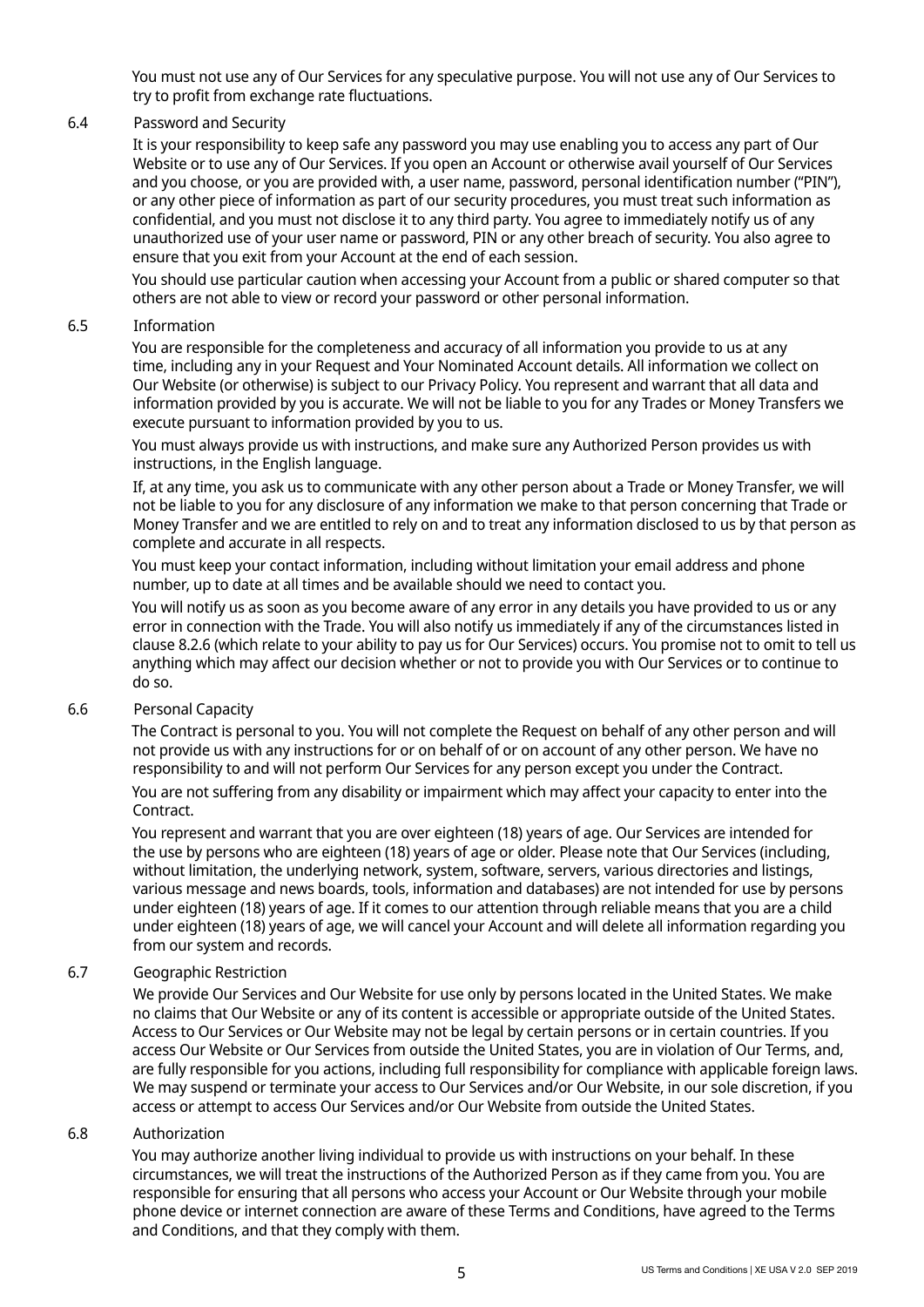# 6.9 Joint Account Holders

Where we receive an instruction to perform a Trade from any person who is a joint Account holder with us, the Contract will be treated as made with all persons named as joint Account holders on the relevant Account and each of them will (both together and separately) be responsible for the performance of all obligations under the Contract and liable to us in the event of any breach of any of its terms. For the purposes of interpretation of Our Terms, all references to "you" and "your" in such circumstances means all such persons and any notice which we are required to give concerning any joint Account will be treated as properly given if it is given in accordance with clause 15.5 of Our Terms, regardless of to which of the joint Account holders it is addressed.

6.10 Funding the Trade

# 6.10.1 Spot Trade

The amount we require from you for a Spot Trade will be due to and must be paid to us in full in cleared funds by no later than 12:00 pm Pacific on the Business Day we tell you in our Acceptance.

# 6.10.2 Forward Trade

The amount we require from you for a Forward Trade will be due to and must be paid to us in two parts:

- a) a Security Payment in full in cleared funds by no later than the Business Day we tell you in our Acceptance;
- b) the balance, in full in cleared funds by no later than 12:00 pm Pacific on the Business Day we tell you in our Acceptance will be the Payment Date for the Trade.
- 6.10.3 In addition to the Security Payment and balance due to us referred to in clause 6.10.2, we may also require an Additional Security Payment from you to make up for any Variation which may have occurred on the Trade. We will contact you if we require an Additional Security Payment from you and tell you the amount due to us. We may ask you for proof that you have instructed your bank to pay us the additional amount we require within twenty four (24) hours of our request. Failure to provide us with this proof on demand may result in a Close Out.

# 6.10.4 RPA Trade

In the case of a RPA Trade, details concerning the amount we require from you will be communicated to you in our Acceptance. The amount we require from you for a RPA Trade will be due to and must be paid to us as provided for in our Acceptance.

#### 6.10.5 Any Trade

You must pay all sums due to us for the Trade in full in cleared funds by the due date and time we specify in the Contract Note into Our Nominated Account.

- 6.10.6 You must pay all sums due to us for the Trade in the currency agreed in the Contract. We do not accept cash or checks paid over the counter. If you attempt to make payment in cash, you will not have satisfied your payment obligation to us, and it may take up to 28 Business Days (unless a shorter timeframe is prescribed by the Regulations) for us to return your cash to you.
- 6.10.7 You may not make any discounts or deductions from any amounts due to us.
- 6.10.8 To the extent permitted by applicable laws, we may charge interest on any sum due to us at any time which is not received by us in full in cleared funds by the due date at the LIBOR rate, as published in the Wall Street Journal, and this interest will accrue daily from the due date until we are in receipt of the overdue amount in full in cleared funds.
- 6.10.9 You will only pay us from a legitimate source held in your name (such as your bank account or by using a debit or credit card held in your name and registered to the address we hold for you).
- 6.10.10 Payment Authorization

When you initiate and submit a Trade or Money Transfer transaction on Our Website, you designate your payment method and authorize the Company (or its designated agent) to charge your designated credit card account or debit your designated debit card or bank account for the amount of such Trade or Money Transfer transaction, our associated service charge(s) and any government mandated taxes or fees. You are responsible for ensuring that your designated payment method has sufficient funds or credit available for payment of your Trade or Money Transfer transaction. If we execute a Trade or payment of a Money Transfer pursuant to your instructions and subsequently are advised that your designated credit card had insufficient credit available or your designated debit card or bank account had insufficient funds available, you remain liable to Company for the full amount of any such Trade or payment of the Money Transfer by the Company and Company's associated service charges. You authorize us to initiate debit and credit entries to your bank account in connection with Our Services. You also authorize us to initiate credits and debits to correct errors. This authorization shall remaining full force and effect until we have received notification from you of its termination; you may revoke your authorization only by notifying us by telephone at 1-877-932-6640 or in a writing sent 7001 Village Drive, Suite 200, Buena Park, California 90621 Attn: Customer Service that is received at least three (3) days prior to the proposed effective date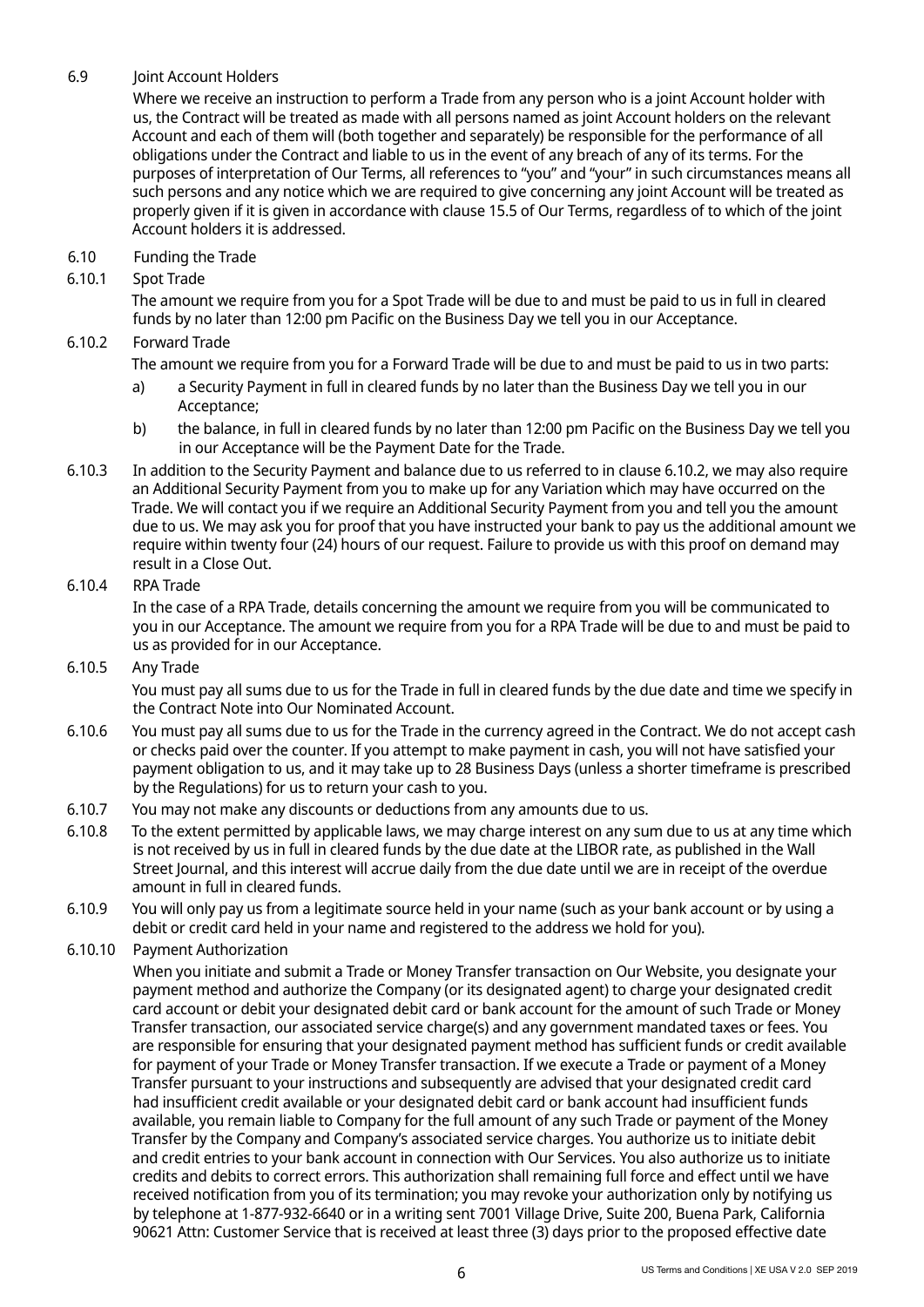of the termination of authorization. You agree that all transactions authorized by you shall comply with all applicable federal, state and foreign law.

Trades and Money Transfers that have been authorized by you shall be processed only on the condition that the issuer of the respective credit card or debit card, or your bank, has authorized the corresponding charges or debits. You acknowledge and agree that Company is authorized to charge the respective credit card or debit card, or debit the respective bank account, for the principal amount of the Trade, Money Transfer, the service charge(s), and any other applicable fees. The issuing bank for your credit card or debit card or the financial institution where your bank account is open may also have terms and conditions that apply to your use of the credit card, debit card or bank account (as applicable) and you must refer to such agreement(s) in order to determine your rights, obligations and liabilities as a cardholder or accountholder, which may include the assessment of cash advance or other fees. Contract Notes will not display fees assessed by your bank or the issuer of your credit card or debit card.

6.11 Fraud or fraudulent activity

You will be liable to us for all losses which we suffer or incur relating to any fraud or fraudulent activity by you at any time.

6.12 Hardware and Software

You are responsible for making all arrangements necessary for you to have access to Our Website and for maintaining the hardware and software noted in our Consent to Use Electronic Records, Notices and Communications in Section I above.

6.13 Mobile Phones

If you use your mobile phone to Request a Trade or place a Money Transfer, you are responsible for any fees that your phone service provider charges, such as fees for SMS, data services, and any other fees that your phone service provider may charge. Your phone service provider is not the provider of Our Services; instead, we are the provider of Our Services.

# **7. OUR RESPONSIBILITY TO YOU**

# 7.1 We will:

- 7.1.1 provide Our Services at all times in accordance with Our Terms;
- 7.1.2 in relation to the Trade:
	- a) tell you what the Payment Date will be;
	- b) tell you what amount we require from you, together with the date and time by which we must be in receipt of that amount in full in cleared funds;
	- c) tell you all other information required by the Regulations or applicable laws;
	- d) use the contact information you provide us with to contact you, including to verify any transaction, to check your identity or to notify you of any requirement for an Additional Security Payment.
- 7.1.3 in relation to any Money Transfer that we have agreed to perform for you, (subject to any provisions in the Regulations dictating time for performance of any Money Transfer falling within the scope of the Regulations, further details concerning which are set out in clause 14) perform it:
	- a) if we are in receipt of your onward payment instructions by the Payment Date and time we specify, as soon as practicable after the Payment Date (or, if the Payment Date is not a Business Day, as soon as practicable after the first Business Day following the Payment Date); or
	- b) if we are not in receipt of your onward payment instructions by the Payment Date and time we specify, as soon as practicable after we have received your onward payment instructions, but you should be aware that it can take more than 5 (five) Business Days for the funds to clear, depending on local banking arrangements.
- 7.2 We will not be obliged to:
- 7.2.1 provide any of Our Services to you unless or until you have met the requirements of clauses 6.1 (Registration), 6.2 (Legal requirements on us, including for Money Laundering), 6.3 (Speculation), 6.4 (Password and Security), 6.5 (Information) and 6.6 (Personal Capacity) of Our Terms;
- 7.2.2 perform the Money Transfer until we are in receipt of cleared funds from you;
- 7.2.3 accept any money to perform a Trade from any person other than you;
- 7.2.4 proceed with any Trade having a value higher than any transaction limit which we may impose from time to time in our sole discretion.
- 7.3 Settlement of liabilities and deductions
- 7.3.1 To the extent permitted by law, we may use any sum which we receive from you (including any sum forming part of any Security Payment we receive from you), or deduct from any amount we owe to you, at any time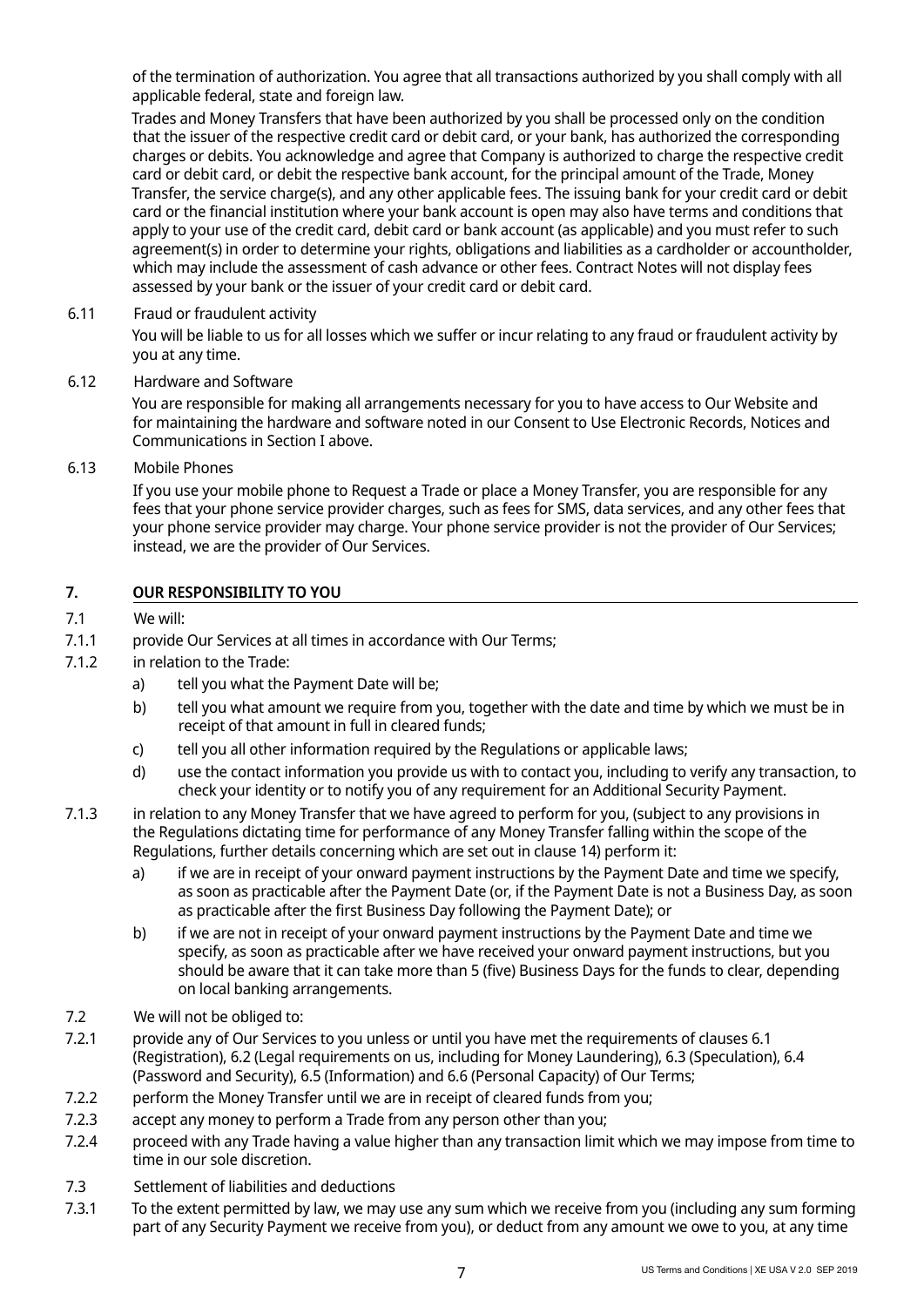to settle any liability which we may incur relating to the Trade.

- 7.3.2 Where we are required by the law of any country, territory or state (for example, for tax reasons) to make any deduction from any amount that we receive from you for the Trade or from any of the Traded Funds, we must make such a deduction. In such cases, we will not be liable to you for the amount of such deductions.
- 7.4 Monitoring and Enforcement; Termination

We have the right in our sole discretion to (a) take appropriate legal action, including without limitation, referral to law enforcement, for any illegal or unauthorized use of Our Website or Our Services, and (b) suspend or terminate

your access to all or part of Our Website for any or no reason, including without limitation, any violation of Our Terms. Without limiting the foregoing, we have the right to fully cooperate with any law enforcement authorities or court order requesting or directing us to disclose the identity of anyone effecting a transaction on or through Our Website.

YOU WAIVE AND HOLD HARMLESS THE COMPANY FROM ANY CLAIMS RESULTING FROM ANY ACTION TAKEN BY THE COMPANY DURING OR AS A RESULT OF ITS INVESTIGATIONS AND FROM ANY ACTIONS TAKEN AS A CONSEQUENCE OF INVESTIGATIONS BY EITHER THE COMPANY OR LAW ENFORCEMENT AUTHORITIES OR REGULATORY AUTHORITIES RELATED TO OUR SERVICES OR YOUR USE OF OUR SERVICES.

- 7.5 Certain High Risk or Complex Jurisdictions
- 7.5.1 We reserve the right not to accept or allow payments from or to, either directly or indirectly, certain jurisdictions which we have determined, acting in our sole discretion, are high risk to our business or involve a higher level of complexity.
- 7.5.2 We further reserve the right to request additional information from you, including information on the recipient, where payments are to be made to certain jurisdictions, and if you fail to provide such information we may, in our sole discretion, Close Out a Trade or cancel a Money Transfer.
- 7.6 Online Forward Trades
- 7.6.1 This clause 7.6 applies to any Forward Trade which you place with us through Our Website ("Online Forward Trade"), and we agree to perform with you. Our Online Forward Trade service is only available if we have agreed separately with you that we will provide this service for you.
- 7.6.2 An Online Forward Trade is effective from the date and time we specify in the Acceptance. You may not alter the terms of an Online Forward Trade once we have accepted it. Should you wish to alter the Online Forward Trade in any way then we may, in limited circumstances and in our sole discretion, agree to a cancellation of your current Online Forward Trade and its replacement with a new Online Forward Trade effective from the date we determine. Cancellation charges may apply and we will inform you of these cancellation charges at the time you request a cancellation.
- 7.6.3 We reserve the right not to act on any Online Forward Trade placed with us where the amount of the trade does not comply with limits imposed by us from time to time.
- 7.7 Online Market Orders
- 7.7.1 This clause 7.7 applies to any Market Order which you place with us through Our Website ("Online Market Order"), and we agree to perform with you. Our Online Market Order service is only available if we have agreed separately with you that we will provide this service for you.
- 7.7.2 An Online Market Order is effective from the date and time we confirm by phone or via Our Website. An Online Market Order is valid until cancelled. Unless we have separately agreed with you otherwise, an Online Market Order may not be varied or cancelled online, only by phone. Once an Online Market Order is cancelled, we have no further obligations to you in respect of that order, save to return to you any funds that you may have provided us with in order to perform the Online Market Order, subject to any deductions which we may be required to make and any interest earned on such funds which we may be required to pass on to you.
- 7.7.3 Upon Acceptance (i.e. the Online Market Order being fulfilled as a result of the pre-determined target exchange rate being achieved to meet the order), we will notify you and send you a deal confirmation by email within 2 (two) Business Days.
- 7.7.4 The Payment Date for an Online Market Order will be included in the deal confirmation. We reserve the right not to act on any Online Market Order placed with us where the amount of the trade does not comply with limits imposed by us from time to time. We may further place limits on the number of Online Market Orders you may place at any given time.
- 7.8 Spread, Service Charges and Additional Fees
- 7.8.1 Spread

If you elect to have a Money Transfer paid to a recipient in a currency other than the currency of the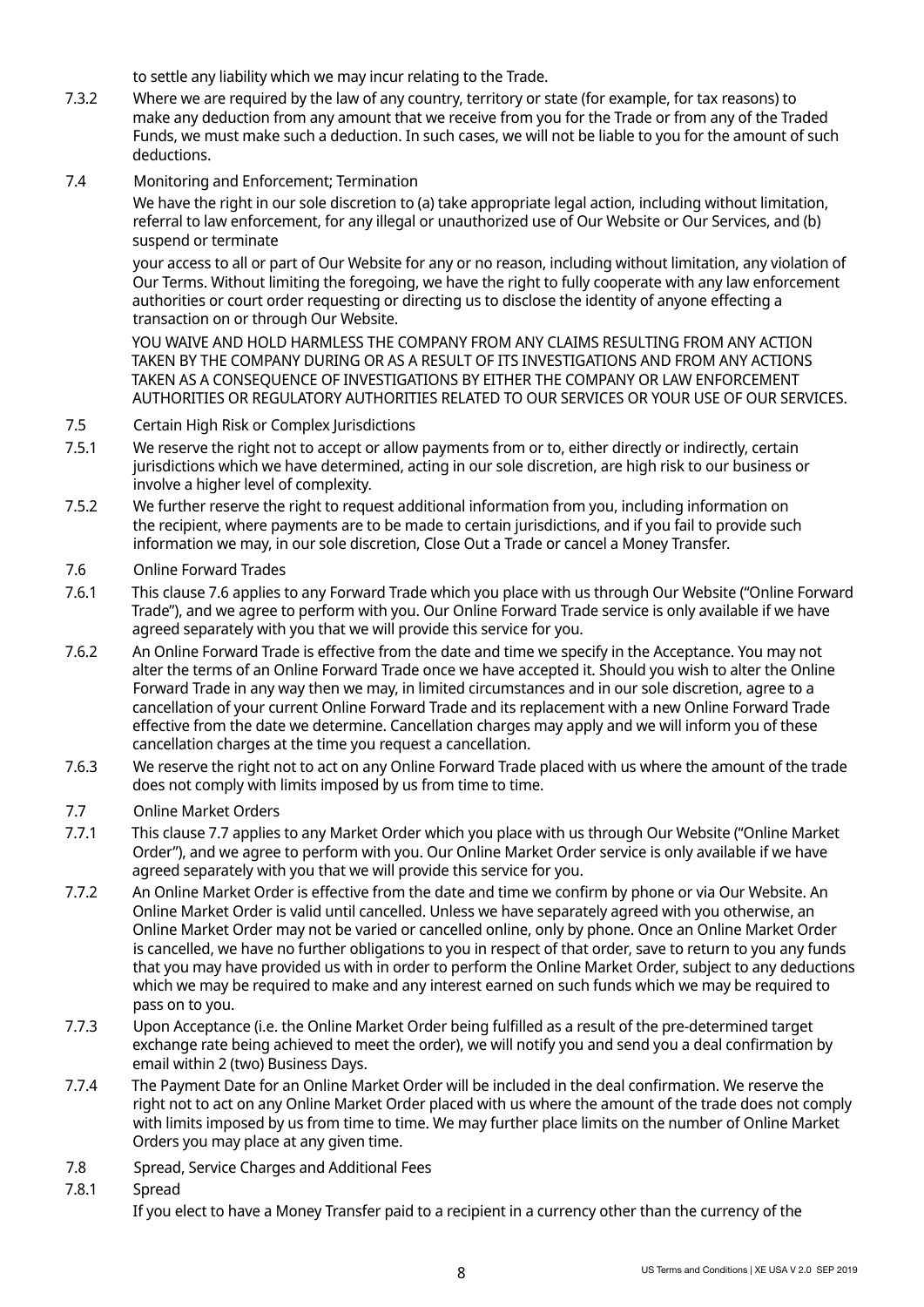transfer amount you pay to us ("Payout Currency"), a retail exchange rate may be applied in addition to any service charge appearing on the face of your Contract Note. The Payout Currency for such Money Transfer is acquired by us at a wholesale rate that fluctuates, but may approximate the wholesale rate for such Payout Currency listed in newspapers such as the Wall Street Journal®. The difference between the retail exchange rate applied to such Money Transfer transaction and the wholesale exchange rate at which we acquired the Payout Currency will be kept by us as revenue, in addition to any Service Charges.

# 7.8.2 Services Charges and Additional Fees

In consideration of your use of Our Services, you agree to pay a service charge per Trade, Money Transfer or any other service executed through Our Website. The service charge will be charged to the credit card, debit card, or bank account you identify as the payment method for your transaction. The service charge (in addition to any other applicable fees charged by us directly or on behalf of any U.S. federal or state governmental authority) will be displayed online for your authorization prior to submission of the Trade or Money Transfer. Our service charge schedule is subject to change from time to time in our sole and absolute discretion. In addition to any fees charged by us, a Money Transfer may be subject to additional fees assessed by the U.S. federal government, the U.S. state where the Money Transfer originates, the government of the destination country, or the financial institution in the destination country at which your recipient holds a bank account.

# 7.9 Money Transfer Transactional Restrictions

We reserve the right, in our sole discretion, to: (i) reject a proposed Money Transfer; (ii) limit the amount of a Money Transfer; (iii) require additional information to complete a Money Transfer; and/or (iv) take reasonable measures with respect to a Money Transfer in an effort to comply with applicable laws and regulations. As a customer, you agree not to attempt to circumvent the parameters of Our Services by using a different debit or credit card or bank account, entering false information, creating additional Accounts or any other means.

When you submit a Money Transfer, the recipient's bank is not required to accept it. You agree that you will not hold us liable for any damages resulting from a recipient's bank's decision not to accept a Money Transfer made though Our Services. Any unclaimed, refunded or denied payment will be returned to you or to the original payment method. We will return any unclaimed Money Transfer to you, via the original payment method, within ten (10) days of the date we are informed that the recipient's bank has rejected your Money Transfer transaction.

7.10 As the service provider, the Company provides all foreign exchange services to you.

# **8. TERMINATION**

- 8.1 The Contract will expire automatically following full settlement of the Trade and, where you instruct us to perform a Money Transfer, our performance of the Money Transfer.
- 8.2 We may terminate the Contract immediately:
- 8.2.1 where you fail to provide us:
	- a) with any amount due to us relating to any Trade (including any Security Payment or Additional Security Payment) by the due date and time;
	- b) on demand with proof that you have instructed your bank to pay us any Additional Security Payment;
- 8.2.2 where we try to but are unable to make contact with you using the contact details you have provided to us, in the event that we require an Additional Security Payment;
- 8.2.3 where you do not provide us with instructions in writing, including all the details we require (including relating to Your Nominated Account), to perform a Money Transfer for you;
- 8.2.4 where it becomes, or may become, unlawful for us to continue to provide you with Our Services or we are required to do so by law or by any court of competent jurisdiction or we are required or requested to do so by any governmental or regulatory body which authorizes us to perform Our Services;
- 8.2.5 following a material breach by you of any of Our Terms (which would include any breach by you of any of the provisions of clause 6), your suspected violation of or non-compliance with any applicable law or in the event that we discover or have reasonable cause to suspect any crime, fraud or fraudulent activity by you;
- 8.2.6 in the event that you become unable to pay your debts as and when they fall due, or that a petition in bankruptcy is presented against you or you are declared bankrupt, you become insolvent, you are placed into receivership, administration or go into liquidation or are subjected to any similar event;
- 8.2.7 where, in our sole discretion, we reasonably believe that you will be unable to fund the Trade or we consider it necessary or desirable to do so for our own protection;
- 8.2.8 as provided for in clause 10 (Circumstances Beyond our Control).
- 8.3 We may, in our sole discretion, accept an instruction from you at any time after Acceptance to alter a RPA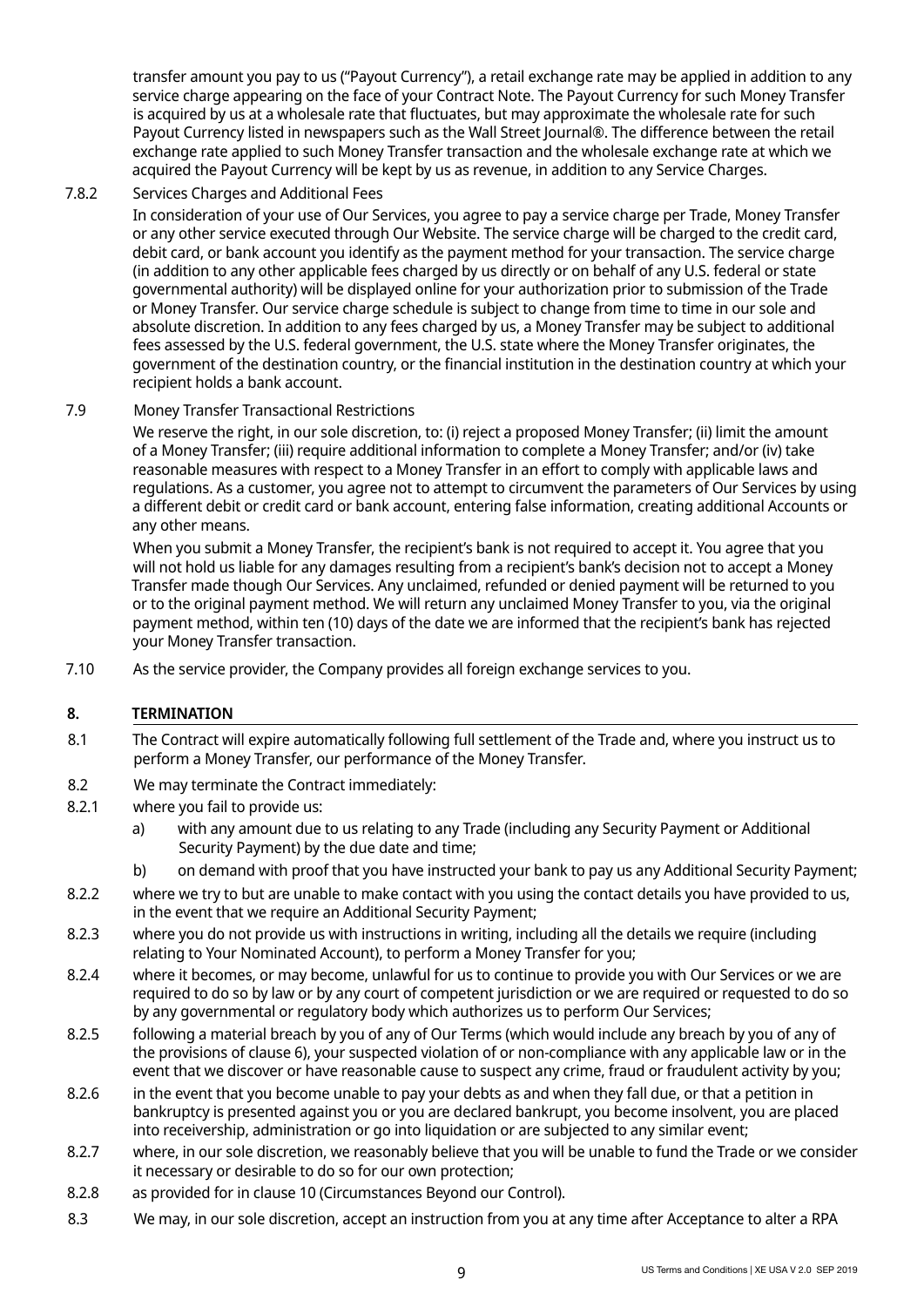Trade. Where we accept your instruction, we will inform you and treat your instruction as a cancellation of all future Forward Trades forming part of the RPA Trade. You will be asked to make arrangements with us for a new RPA Trade. Once we have agreed upon the new arrangements with you, we will issue you with a new Contract Note. To the extent permitted by law, we may charge an administration fee for this service.

- 8.4 When the Contract is formed, we take on risk and incur liability straight away on your behalf. For this reason, we do not give you the right to terminate the Contract except by way of cancellation of a RPA Trade in the circumstances described in clause 8.3 or by contacting us in the event that we become insolvent or we are placed into receivership, administration or go into liquidation or as otherwise provided for by the Regulations.
- 8.5 The provisions of this clause 8 (Termination) and clauses 3 (Language and Applicable Law), 9 (Our Liability and Indemnification), 10 (Circumstances beyond our Control), 11 (Linking and Framing), 12 (Confidentiality), 13 (Privacy and Your Information), 14 (Money Transfer Regulations), 15.1 (Disclaimer of Warranties), 15.6 (Entire Agreement), 15.8 (Intellectual Property Rights), 15.9 (Company Trademarks), 15.10 (Acceptable Use), 16 (Dispute Resolution by Binding Arbitration) and 17 (Limitation on Time to File Claims) shall survive the termination or expiry of the Contract for any reason.

# 8.6 Consequences of Termination

If the Contract is terminated for any reason:

- 8.6.1 we:
	- a) will Close Out any Trade not yet completed;
	- b) will notify you of any loss that we make or liability we incur as a result of Close Out or termination;
	- c) may, to the extent permitted by applicable laws, use any sum which you have paid us (including any Security Payment), to settle any of our liability or recompense us for our loss incurred in connection with the Close Out or termination, unless the Close Out or termination is as a result of our being subject to one of the events detailed in clause 8.4;
	- d) return the balance of any sum remaining to you after settlement of all liabilities;
- 8.6.2 you must pay us on demand the amount of any loss that we make or liability we incur as a result of any Close Out or termination, unless the Close Out or termination is as a result of our being subject to one of the events detailed in clause 8.4.

# **9. OUR LIABILITY AND INDEMNIFICATION**

9.1 Liability and Limitation on Liability

You are responsible for any chargeback, claim, reversal, fee, fine, penalty and other liability incurred by us, another user of Our Services, or a third party caused by or arising out of your breach of Our Terms and/ or your use of Our Services. You agree to reimburse us, another user, or a third party for any and all such liability.

EXCEPT AS OTHERWISE REQUIRED BY LAW, COMPANY'S LIABILITY IS LIMITED TO THE MONEY TRANSFER AMOUNT SHOWING ON THE FACE OF THE CONTRACT NOTE FOR YOUR TRANSACTION, PLUS SERVICE CHARGES. EXCEPT AS PROVIDED IN THE PREVIOUS SENTENCE, IN NO EVENT WILL THE COMPANY, ITS AFFILIATES OR THEIR LICENSORS, SERVICE PROVIDERS, EMPLOYEES, AGENTS, OFFICERS OR DIRECTORS BE LIABLE FOR DAMAGES OF ANY KIND, UNDER ANY LEGAL THEORY, ARISING OUT OF OR IN CONNECTION WITH YOUR USE, OR INABILITY TO USE, OUR SERVICES, OUR WEBSITE, ANY WEBSITES LINKED TO IT, ANY CONTENT ON OUR WEBSITE OR SUCH OTHER WEBSITES OR ANY SERVICES OBTAINED THROUGH OUR WEBSITE OR SUCH OTHER WEBSITES, INCLUDING ANY DIRECT, INDIRECT, SPECIAL, INCIDENTAL, CONSEQUENTIAL OR PUNITIVE DAMAGES, INCLUDING BUT NOT LIMITED TO, LOSS OF REVENUE, LOSS OF PROFITS, LOSS OF BUSINESS OR ANTICIPATED SAVINGS, LOSS OF USE, LOSS OF GOODWILL, LOSS OF DATA, AND WHETHER CAUSED BY TORT (INCLUDING NEGLIGENCE), BREACH OF CONTRACT OR OTHERWISE, EVEN IF FORESEEABLE.

IF THE COMPANY DOES NOT PROPERLY COMPLETE TRANSACTIONS ON TIME OR IN THE CORRECT AMOUNT IN ACCORDANCE WITH THIS AGREEMENT WITH YOU, THE COMPANY MAY BE LIABLE FOR YOUR LOSSES, UP TO THE LIMITATION DESCRIBED IN THE CONTRACT NOTE. HOWEVER, THE COMPANY WILL NOT BE LIABLE IF

(A) THROUGH NO FAULT OF THE COMPANY, YOU DO NOT HAVE ENOUGH FUNDS AVAILABLE IN YOUR BANK ACCOUNT, DEBIT CARD ACCOUNT, OR CREDIT CARD ACCOUNT TO COMPLETE THE TRANSACTION; (B) THE RECIPIENT'S BANK REFUSED TO ACCEPT YOUR MONEY TRANSFER; (C) YOUR FUNDS ARE SUBJECT TO LEGAL PROCESS OR OTHER ENCUMBRANCES RESTRICTING TRANSFER; (D) YOU PROVIDE INCORRECT OR INCOMPLETE TRANSACTION INFORMATION TO COMPANY; (E) YOU BREACH OUR TERMS OR OTHERWISE FAIL TO COMPLY WITH OUR TERMS; (F) THERE IS A FLUCTUATION IN ANY EXCHANGE RATE; OR (E) IF YOUR USE IS NOT AN ACCEPTABLE USE.

EXCEPT AS OTHERWISE PROVIDED BY LAW, THE COMPANY SHALL NOT BE LIABLE TO YOU FOR ANY LOSSES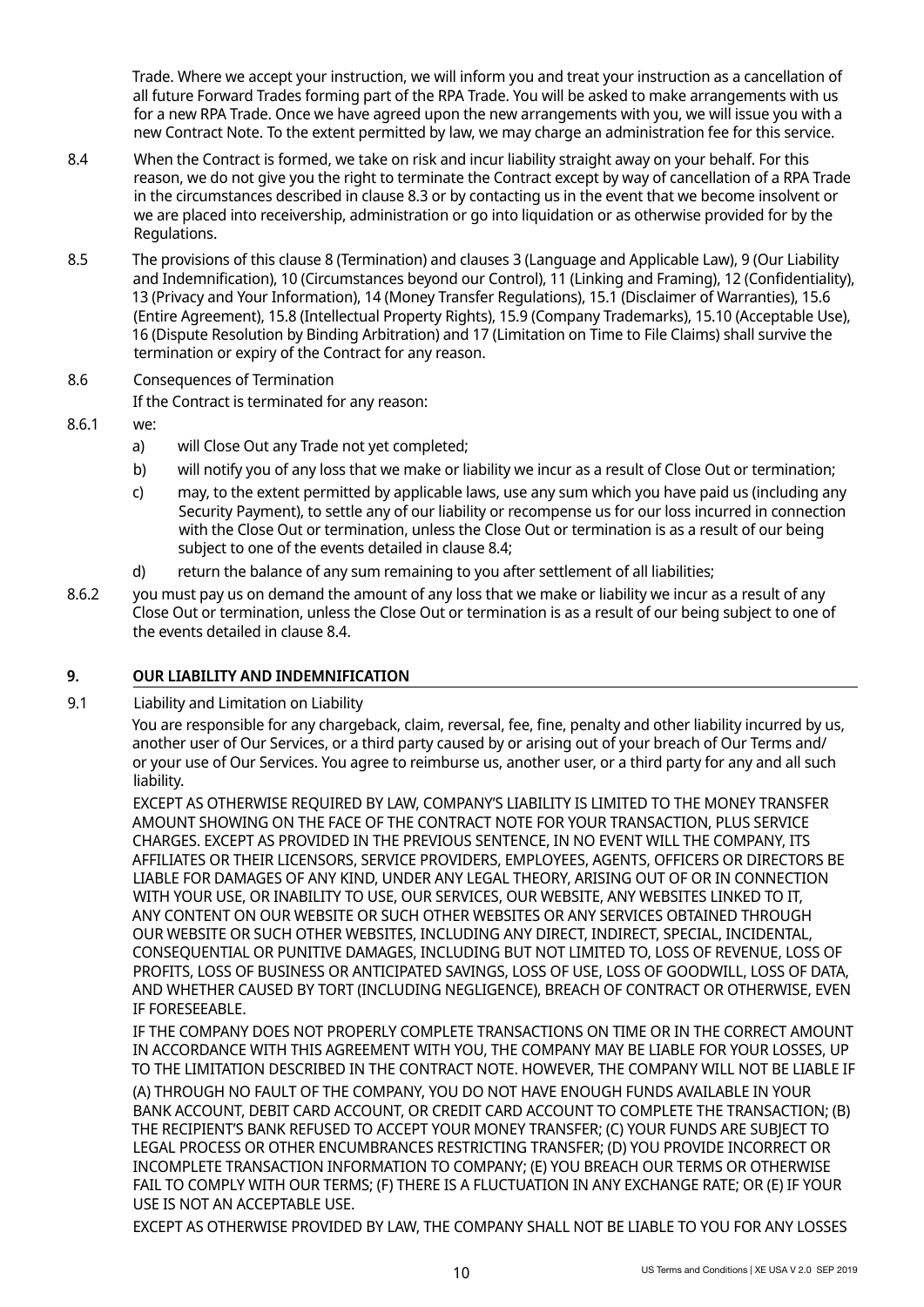OR DAMAGES YOU MAY INCUR IN CONNECTION WITH OUR TERMINATION OF A CONTRACT PURSUANT TO CLAUSE 8.2 OR OUR REFUSAL OR REJECTION OF A TRANSACTION AS PROVIDED FOR IN OUR TERMS. THE FOREGOING DOES NOT AFFECT ANY LIABILITY WHICH CANNOT BE EXCLUDED OR LIMITED UNDER APPLICABLE LAW.

# 9.2 Indemnification

You agree to defend, indemnify and hold harmless the Company, its affiliates and licensors and their respective officers, directors, employees, contractors, agents, licensors and suppliers from and against any third party claims, liabilities, damages, judgments, awards, losses, costs, expenses or fees (including reasonable attorneys' fees) resulting from your violation of Our Terms or your use of Our Website or Our Services, including, without limitation, any use of Our Website's content or services other than as expressly authorized in Our Terms or your use of any information obtained from Our Website, or your negligence, fraud or wilful misconduct. Any references to "your" herein shall be deemed to include the conduct of your Authorized Persons as well.

# **10. CIRCUMSTANCES BEYOND OUR CONTROL**

We are not liable to you if we are unable to perform any of our obligations to you or our performance of any of our obligations is delayed due to any circumstances outside of our reasonable control, including (without limitation) any industrial action, labor dispute, act of God, fire, flood or storm, war, riot, civil commotion, siege, security alert, act of terrorism or any resulting precautionary measures taken, act of vandalism, sabotage, virus, malicious damage, compliance with any statute, statutory provision, law, governmental or court order, the actions or instructions of the police or of any governmental or regulatory body which authorizes us to perform Our Services, cut or failure of power, failure of equipment, systems or software or internet interconnectivity or the occurrence of any extraordinary fluctuation in any financial market that may materially adversely affect our ability to perform the Trade or your ability to fund the Trade. If any of these circumstances occur then the Contract shall be suspended for the period during which they continue or, at our discretion and in order to protect both you and us, we may terminate the Contract.

# **11. LINKING AND FRAMING**

We are not responsible for the content, policies or services of any third parties or sites linked to or accessible via Our Website, which are provided for your convenience only. This includes links contained in advertisements, including banner advertisements and sponsored links. The existence of any link to any other website does not constitute an endorsement of or association with any such website or any person operating any such website. We have no control over the contents of those sites or resources, and accept no responsibility for them or for any loss or damage that may arise from your use of them, or for any merchandise, goods or services you may purchase or obtain from them. If you decide to access any of the third party websites linked to Our Website, you do so entirely at your own risk and subject to the terms and conditions of use for such websites. Any questions, concerns or complaints concerning such websites should be directed to the persons responsible for their operation.

#### **12. CONFIDENTIALITY**

- 12.1 We respect the privacy of the affairs of all our customers and always aim to treat customer information as confidential and to use customer information in confidence.
- 12.2 We will not treat customer information as confidential where it is already public knowledge or where it becomes public knowledge through no fault of our own.
- 12.3 We may disclose customer information if we are required to do so by law, by a court, by court order, to meet any statutory, legal or regulatory requirement on us, or by the police or any other law enforcement agency in connection with the prevention or detection of crime or to help combat fraud or money laundering.

#### **13. PRIVACY AND YOUR INFORMATION**

13.1 Company does not disclose nonpublic personal information about its consumers or former consumers to anyone, except as permitted by law. The law permits disclosure of nonpublic personal information, for example, where it is necessary to effect, administer, or enforce a transaction requested or authorized by the consumer, or in connection with the servicing or processing of a financial product or service requested or authorized by the consumer. The law also permits such sharing where it is released to protect the confidentiality or security of our records pertaining to our consumers, the services or products we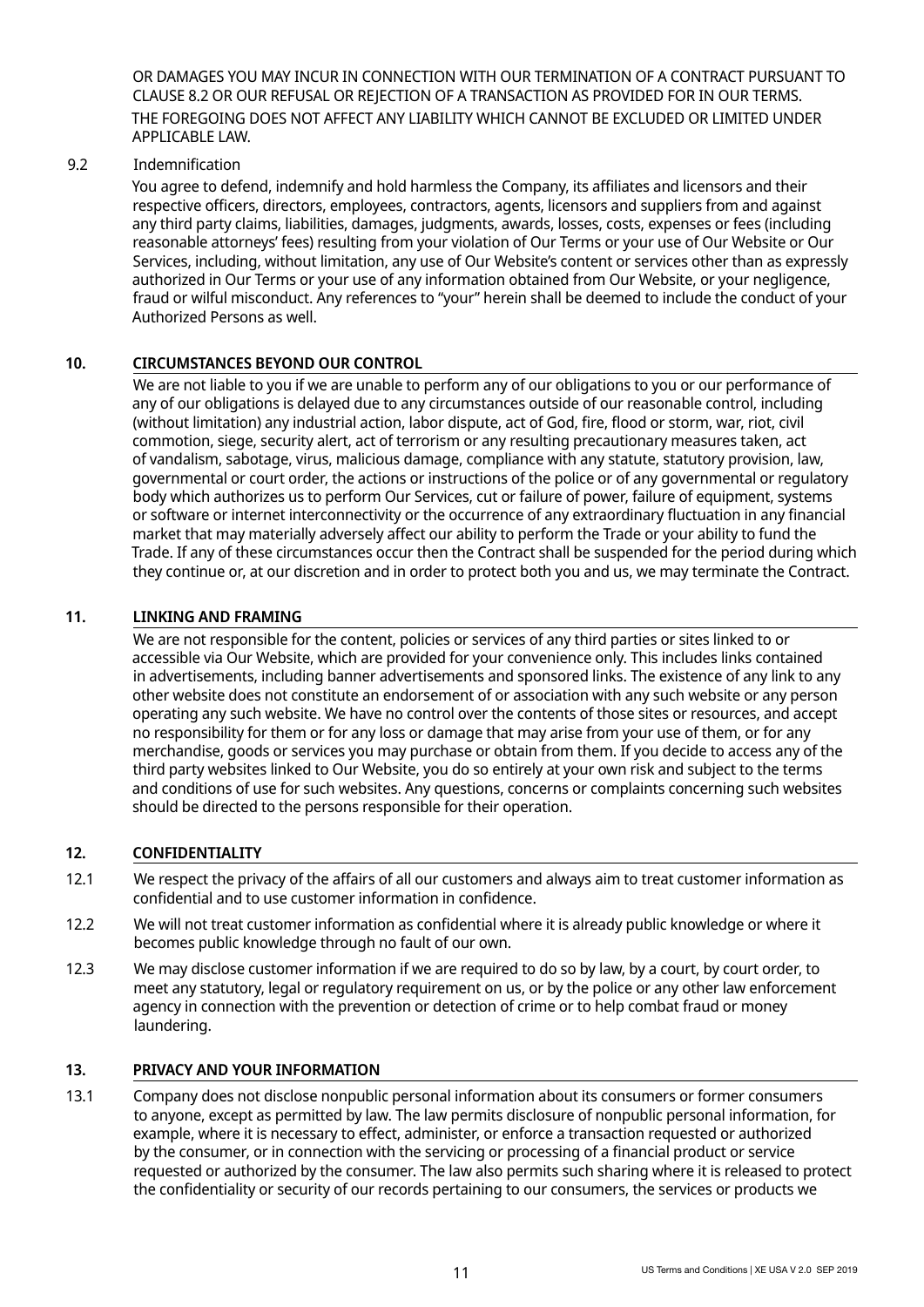offer, or the transactions we process or handle. The law also allows for the release of nonpublic personal information to protect against or prevent actual or potential fraud, identity theft, unauthorized transactions, claims or other liability, as well as for resolving consumer disputes or inquiries. The law further allows the release and/or disclosure of nonpublic personal information to comply with federal, state or local laws or regulations or other legal requirements, such as subpoenas or other legal processes. This list of examples of the types of sharing of information that is permitted by law is not meant to be comprehensive, but provides you with some basic information on some of the types of sharing permitted by law.

- 13.2 Company does not sell to or exchange consumer lists or consumer information with third parties. Company may utilize your information for purposes of promoting or marketing Company's products and services to you; provided that you may elect not to receive such marketing materials.
- 13.3 Company restricts access to nonpublic personal information about you to those employees and agents who need to know that information to provide products or services to you. We also maintain physical, electronic and procedural safeguards that comply with federal standards to guard your nonpublic personal information.
- 13.4 Further information on the Company's Privacy Policy is available at [https://transfer.xe.com/docs/pp\\_xemtus.](https://transfer.xe.com/docs/pp_xemtus.pdf) [pdf](https://transfer.xe.com/docs/pp_xemtus.pdf)
- 13.5 We may monitor and record any telephone discussions we have with you and your Authorized Persons and use any transcripts of them. We may store and use any recording and any transcript of any telephone conversation we have with you for the purposes of verifying the details of a Trade or Payment Service or to help us to resolve any dispute that may arise between us concerning a Trade, Payment Service, the Contract or any of Our Services, for the purposes of the prevention or detection of money laundering or crime (including fraud), and for the purposes of training and quality control. By consenting to these Terms and Conditions, you consent to the monitoring and recording of your telephone discussions with us.

# **14. MONEY TRANSFER REGULATIONS**

This clause 14 (and its sub-clauses) explains certain important rights and obligations, including our liability to you, under the laws that govern our provision of money transmission services to you ("Regulations").

After a foreign exchange trade is completed, we cannot hold onto the proceeds of the foreign exchange trade to which our client is entitled indefinitely and must send them either to the account where our client has directed us to send them or back to our client. This clause 14 (and its sub-clauses) applies to any Money Transfer governed by the Regulations which you ask us to perform for you once the Trade has been completed.

This clause 14 (and its sub-clauses) does not apply to the Trade or to any payment you make to us for the Trade, or to any payment we make to any person, or any person makes to us, in order to perform the Trade.

- 14.1 Information and notifications concerning a Money Transfer
- 14.1.1 The Regulations require us to provide certain information and notifications to you concerning any Money Transfer we perform for you.
- 14.1.2 We will communicate such information and provide you with such notifications electronically in accordance with your Consent to Use Electronic Records, Notices and Communications as described in Section I of these Terms and Conditions.
- 14.1.3 This means that, save as otherwise expressly provided for under the Regulations, we may do so by making such information and notifications available to you on Our Website through your online Account in a retainable form, by sending you an email or by writing to you. We may also direct you to particular pages or sections of Our Website or to your Account and may, from time to time, provide you with or make available to you a copy of any brochures, leaflets or other documentation which we produce which we reasonably consider may be helpful.
- 14.1.4 We will provide you with any information that we are required by the Regulations to provide to you concerning any Money Transfer we perform for you in such manner and form and as often as we reasonably consider necessary to properly comply with our obligations.
- 14.2 Consent to carry out a Money Transfer
- 14.2.1 We will only accept an instruction to perform a Money Transfer which is given to us in writing. Your instruction in writing, including all the details we require (including relating to Your Nominated Account), to perform a Money Transfer will be treated by us as your consent to us to go ahead with and our authorization to perform that Money Transfer.
- 14.2.2 Further information and explanation about the steps you need to take to authorize us to perform a Money Transfer for you will be given to you when you ask us to perform a transaction for you and can be found on Our Website.
- 14.3 Withdrawal of consent to carry out a Money Transfer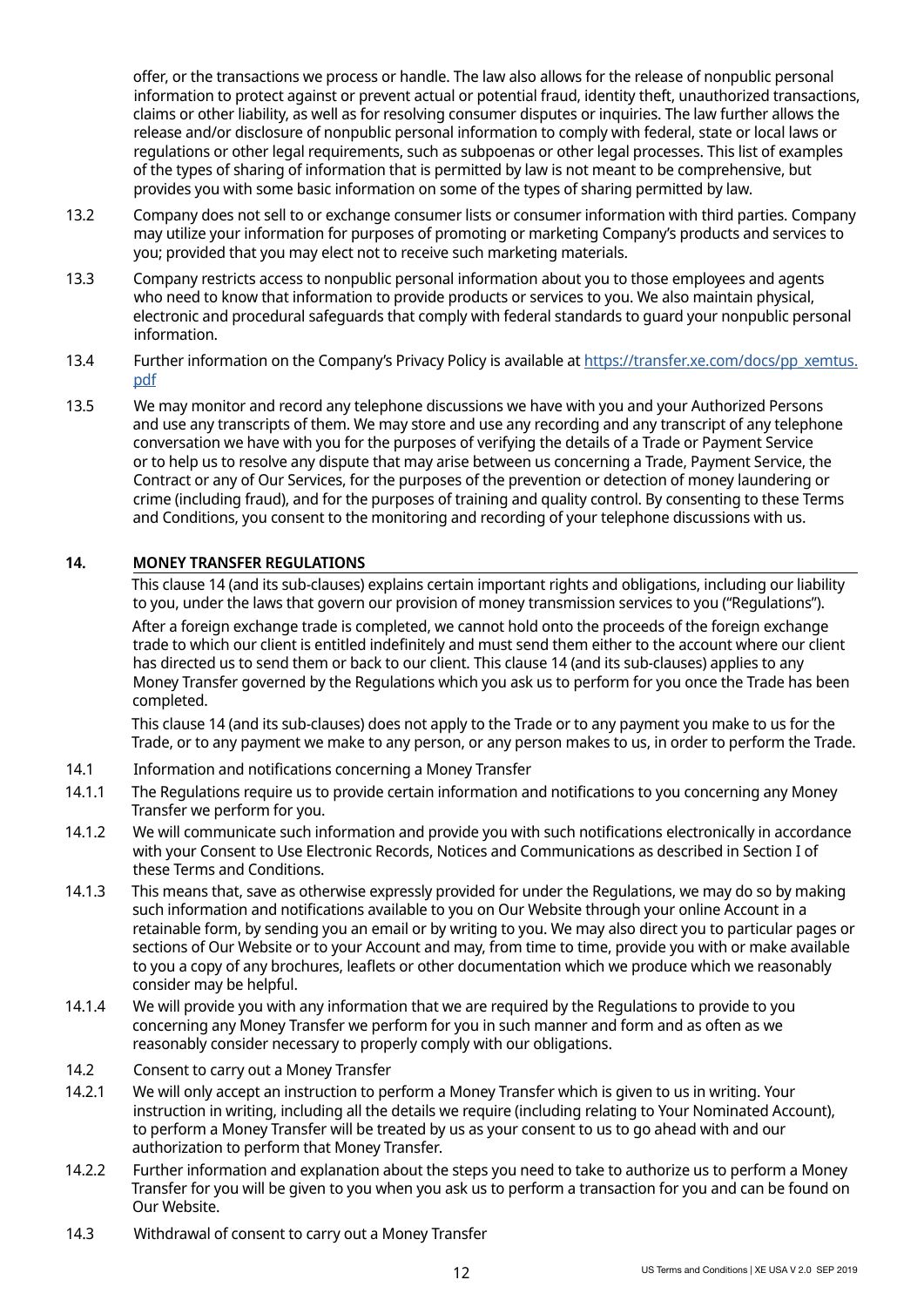- 14.3.1 Where you have authorized us to perform a Money Transfer, we will go ahead with that Money Transfer unless:
	- a) you provide us with clear instructions no longer to proceed with that Money Transfer by notice by phone or in writing received by us not later than the end of the last Business Day before the day that Money Transfer was due to take place; or
	- b) you cancel the Money Transfer in accordance with your cancellation rights as described in the Contract Note; or
	- c) we agree in writing with you that we will not do so.
- 14.3.2 For the avoidance of doubt, if the instructions in your notice are unclear we will not treat your consent to the Money Transfer as being withdrawn and we will proceed with the Money Transfer. For the purposes of clause 14.3.1(a) "not later than the end of the last Business Day" means not later than 5:00 pm Pacific on that Business Day.
- 14.3.3 Where, in accordance with clause 14.3.1, you instruct us that you no longer wish us to carry out a Money Transfer or we agree in writing with you that we will not do so (each a "Cancellation"), and you do not give us immediate instructions in writing to carry out an alternative Money Transfer, we reserve the right to treat the Contract as terminated by you and the provisions of clause 8.6 will apply.

#### 14.4 Unauthorized Money Transfer

- 14.4.1 We may be liable to you under the Regulations where we perform a Money Transfer for you that you did not authorize us to perform.
- 14.4.2 Where you believe we may have performed such a Money Transfer, you should let us know as soon as possible. We will then investigate the matter.
- 14.4.3 Subject to clause 14.4.4, where we have performed such a Money Transfer, we will refund to you in full the amount of that Money Transfer in accordance with our refund policy as described in the Contract Note.
- 14.4.4 You will not be entitled to any such refund:
	- a) if you do not inform us by notice in writing without undue delay (and in any event not later than 180 days after the date on which the unauthorized Money Transfer was made) on your becoming aware that an unauthorized Money Transfer may have occurred; or
	- b) if the Money Transfer was authorized by you.
- 14.5 Failure to perform or incorrect performance of a Money Transfer
- 14.5.1 We may be liable to you under the Regulations where we fail to perform or incorrectly perform any Money Transfer that you authorized us to perform.
- 14.5.2 Where you believe we may have failed to perform or incorrectly performed such a Money Transfer, you should let us know as soon as possible and, if you request, we will make immediate efforts to investigate the matter and let you know the outcome of our investigation.
- 14.5.3 Subject to clauses 14.5.4 and 14.5.5, where we have failed to perform or incorrectly performed such a Money Transfer, we will without undue delay make good and correct the error and deliver the amount of the unperformed or incorrectly performed Money Transfer to Your Nominated Account as originally instructed.
- 14.5.4 You will not be entitled to the remedy mentioned in clause 14.5.3:
	- a) if you do not inform us by notice in writing without undue delay (and in any event not later than 180 days after the date on which the incorrect Money Transfer was performed) on your becoming aware that failure by us to perform a Money Transfer authorized by you or incorrect performance by us of a Money Transfer authorized by you may have occurred; or
	- b) where we are able to show that the authorized amount was received at the appropriate time by the person to whom you instructed us to send the Traded Funds; or
	- c) if the failure to perform or incorrect performance was due to you or any Authorized Person providing us with incomplete or incorrect information or was otherwise due to your fault or the fault of any Authorized Person.
- 14.5.5 We will have no liability to you for failure to perform or incorrect performance of a Money Transfer where the reason for this was our refusal to proceed with that Money Transfer or any part of it as a result of our efforts to comply with the Regulations and applicable laws.
- 14.6 Refusal to perform a Money Transfer
- 14.6.1 We may refuse to perform a Money Transfer at any time for any reason (including without limitation in the event that we believe, in our sole discretion, that performance of such Money Transfer represents a legal, regulatory or financial risk to us).
- 14.6.2 Where we refuse to perform a Money Transfer: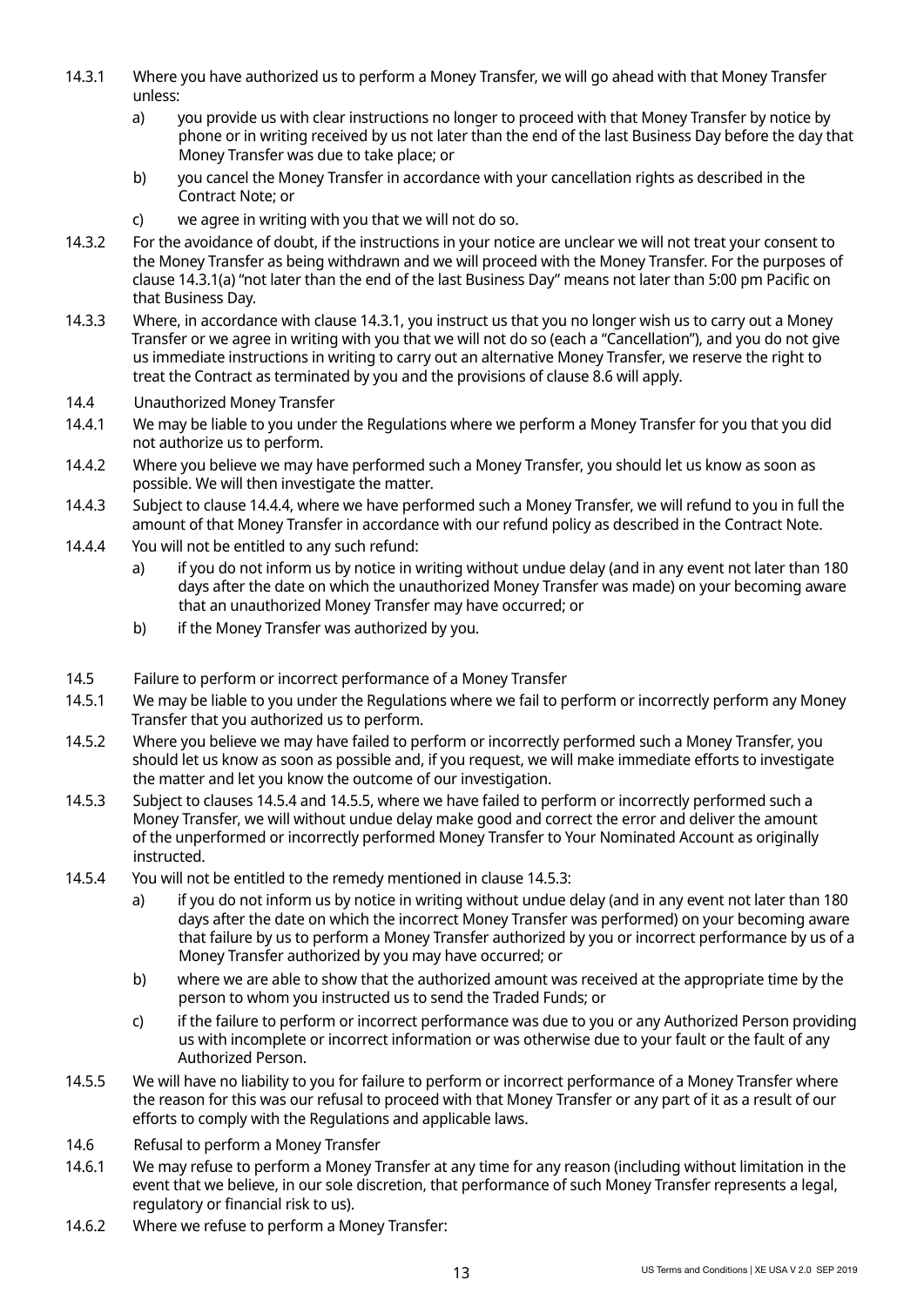- a) unless it is unlawful for us to do so, we will tell you;
- b) if possible, we will let you know our reasons for our refusal; and
- c) if the refusal is due to any factual errors, we will tell you what these are and how to correct them.
- 14.7 Limitation of liability for a Money Transfer
- 14.7.1 Our total liability to you in connection with a Money Transfer is limited as described in clause 9 herein.

# 14.8 Refunds

14.8.1 Sender Right of Cancellation and Refund

You can cancel a Money Transfer for a full refund within 30 minutes of payment, unless the funds have already been deposited. For transactions scheduled at least three days before the transfer date, we must receive your request for cancellation at least three days before the scheduled date of transfer.

14.8.2 If you request us to stop the payment and cancel the Money Transfer and we are able to confirm that payment has not been made to the recipient, we will refund the funds to you including service charges placed by us. All refunds shall be available within ten (10) days of the refund request.

# 14.8.3 California Clients

RIGHT TO REFUND: "You, the customer, are entitled to a refund of the money to be transmitted as a result of this agreement if Continental Exchange Solutions, Inc. dba Xe USA does not forward the money received from you within 10 days of the date of its receipt, or does not give instructions committing an equivalent amount of money to the person designated by you within 10 days of the date of the receipt of the funds from you unless otherwise instructed by you. If your instructions as to when the money shall be forwarded or transmitted are not complied with and the money has not yet been forwarded or transmitted you have a right to a refund of your money. If you want a refund, you must mail or deliver your written request to Xe USA at 7001 Village Drive, Suite 200, Buena Park, CA 90621. If you do not receive your refund, you may be entitled to your money back plus a penalty of up to \$1,000 and attorney's fees pursuant to Section 2102 of the California Financial Code."

#### 14.9 Additional Information relating to a Money Transfer

If you ask us to provide you with any information or materials which we are not required to provide under the Regulations, we may ask you to pay us a fee to cover our costs of providing them to you. If you do ask us to do this, then we will advise you of any fee that may apply.

14.10 Complaints and Error Resolution

#### 14.10.1 Complaints

We value all our customers and take our obligations seriously. We have established internal procedures for investigating any complaint that may be made against us in relation to any Money Transfer. If you have any questions or complaints about us, please contact us at 1-877-932-6640 or via our website, www. transfer.xe.com, or email us at transfers.na@xe.com. You may also contact our regulators directly as further described in the Contract Note.

#### 14.10.2 Error Resolution

You have the right to dispute errors in your transaction. If you think there is an error, contact us within 180 days at 1-877-932-6640 or transfers.na@xe.com, or via our website at www.transfer.xe.com. You can also contact us for a written explanation of your rights.

#### **15. GENERAL**

#### 15.1 Disclaimer of Warranties

YOU ARE RESPONSIBLE FOR IMPLEMENTING SUFFICIENT PROCEDURES AND CHECKPOINTS TO SATISFY YOUR PARTICULAR REQUIREMENTS FOR ANTI-VIRUS PROTECTION AND ACCURACY OF DATA INPUT AND OUTPUT, AND FOR MAINTAINING A MEANS EXTERNAL TO OUR WEBSITE FOR ANY RECONSTRUCTION OF ANY LOST DATA. WE WILL NOT BE LIABLE FOR ANY LOSS OR DAMAGE CAUSED BY A DISTRIBUTED DENIAL-OF-SERVICE ATTACK, VIRUSES OR OTHER TECHNOLOGICALLY HARMFUL MATERIAL THAT MAY INFECT YOUR COMPUTER EQUIPMENT, COMPUTER PROGRAMS, DATA OR OTHER PROPRIETARY MATERIAL DUE TO YOUR USE OF OUR WEBSITE OR ANY OF OUR SERVICES OR ITEMS OBTAINED THROUGH OUR WEBSITE. YOUR USE OF OUR WEBSITE, ITS CONTENT AND ANY SERVICES OBTAINED THROUGH OUR WEBSITE IS AT YOUR OWN RISK. OUR WEBSITE, ITS CONTENT AND ANY OF OUR SERVICES OBTAINED THROUGH OUR WEBSITE ARE PROVIDED ON AN "AS IS" AND "AS AVAILABLE" BASIS, WITHOUT ANY WARRANTIES OF ANY KIND, EITHER EXPRESS OR IMPLIED. NEITHER THE COMPANY NOR ANY PERSON ASSOCIATED WITH THE COMPANY MAKES ANY WARRANTY OR REPRESENTATION WITH RESPECT TO THE COMPLETENESS, SECURITY, RELIABILITY, QUALITY, ACCURACY OR AVAILABILITY OF OUR WEBSITE. WITHOUT LIMITING THE FOREGOING, EXCEPT TO THE EXTENT REQUIRED BY LAW, NEITHER THE COMPANY NOR ANYONE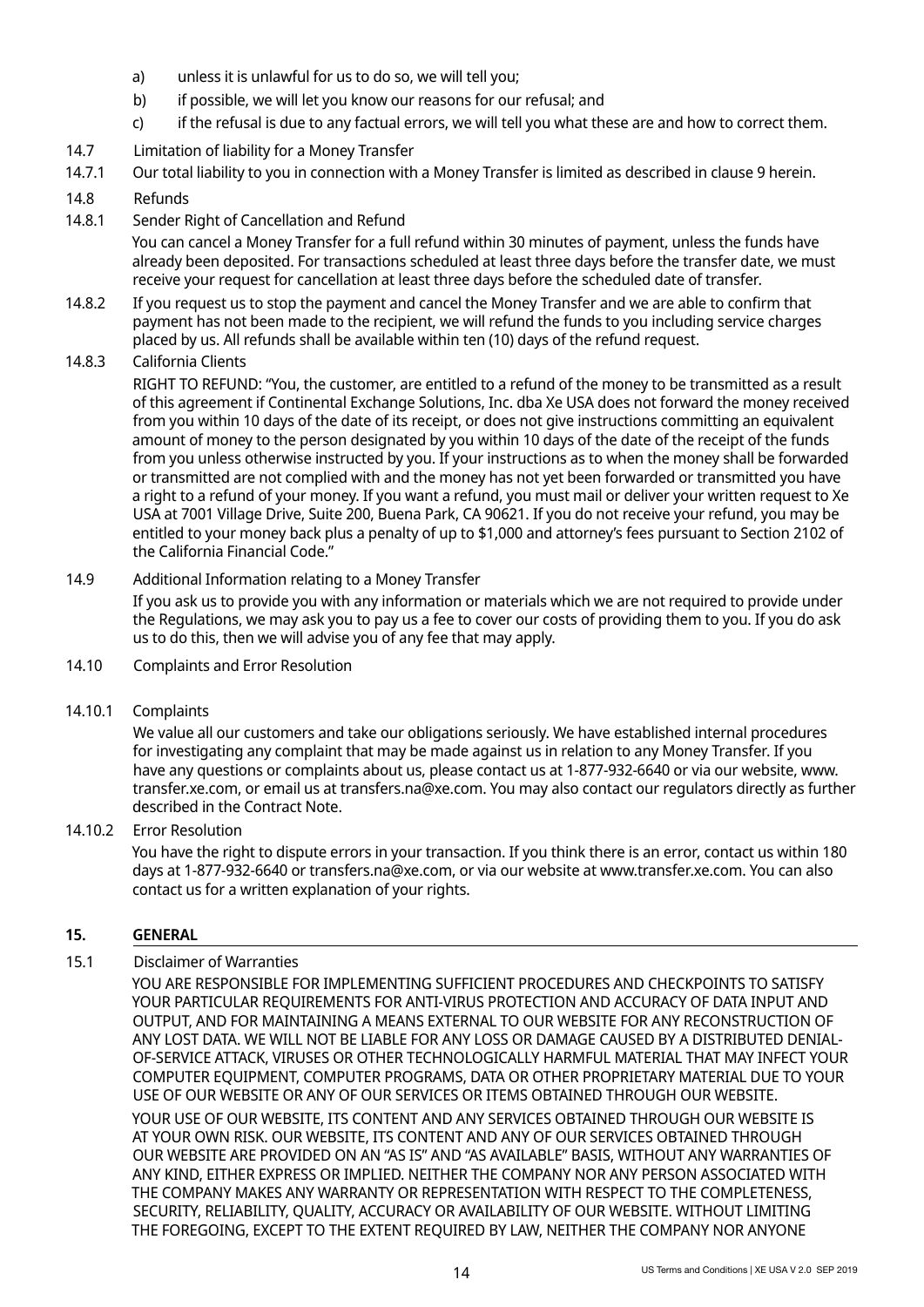ASSOCIATED WITH THE COMPANY REPRESENTS OR WARRANTS THAT OUR WEBSITE, ITS CONTENT OR ANY OF OUR SERVICES OR ITEMS OBTAINED THROUGH OUR WEBSITE WILL BE ACCURATE, RELIABLE, ERROR-FREE OR UNINTERRUPTED, THAT DEFECTS WILL BE CORRECTED, THAT OUR WEBSITE OR THE SERVER THAT MAKES IT AVAILABLE ARE FREE OF VIRUSES OR OTHER HARMFUL COMPONENTS OR THAT OUR WEBSITE OR ANY SERVICES OR ITEMS OBTAINED THROUGH OUR WEBSITE WILL OTHERWISE MEET YOUR NEEDS OR EXPECTATIONS.

THE COMPANY HEREBY DISCLAIMS ALL WARRANTIES OF ANY KIND, EITHER EXPRESS OR IMPLIED, STATUTORY OR OTHERWISE, INCLUDING BUT NOT LIMITED TO ANY WARRANTIES OF MERCHANTABILITY, NON-INFRINGEMENT AND FITNESS FOR PARTICULAR PURPOSE.

THE FOREGOING DOES NOT AFFECT ANY WARRANTIES WHICH CANNOT BE EXCLUDED OR LIMITED UNDER APPLICABLE LAW.

15.2 Severability

If any court of competent jurisdiction finds that any part of Our Terms is invalid, unlawful or unenforceable for any reason those parts (to the extent possible) shall be deleted from Our Terms and the remaining parts (to the extent possible) shall remain in force and continue to be binding on you and us.

15.3 No waiver

No waiver of these Terms and Conditions by us shall be deemed a further or continuing waiver of such term or condition or any other term or condition, and any failure of ours to assert a right or provision under Our Terms shall not constitute a waiver of such right or provision.

- 15.4 Assignment
- 15.4.1 You may not assign, transfer, charge or dispose of the Contract or any of your obligations, rights or privileges under the Contract to any other person at any time without our prior consent in writing.
- 15.4.2 We may assign, transfer, charge or dispose of the Contract in whole or in part or any of our obligations, rights or privileges to any other person at any time, but we will take appropriate steps to try to ensure that doing so will not harm any of your rights under the Contract.
- 15.5 Notices
- 15.5.1 Where any notice is required by Our Terms to be given in writing, it must be written in the English language and:
	- a) where it is to be given by you, it must be sent by email to transfers.na@xe.com or by mail to 7001 Village Drive, Suite 200, Buena Park, California 90621, Attention: Consumer Support, or to such other email or mailing address in the United States designated by us from time to time;
	- b) where it is to be given by us, and to the extent permitted by law, it will be sent to you electronically in accordance with your Consent to Use Electronic Records, Notices and Communications as described in Section I of these Terms and Conditions or by mail to the last mailing address we hold for you. It is your responsibility to keep your Account information current, including without limitation your mailing address, phone number and email address.
- 15.5.2 Any notice sent by email will be treated by you and us as being received on the first Business Day coming after the day on which it was sent and any notice sent by mail will be treated by you and us as being received on the third Business Day after the day on which it was postmarked.
- 15.6 Entire Agreement

Our Terms, our Privacy Policy, your Contract and your Contract Note constitute the sole and entire agreement between you and us with respect to Our Website, Our Services and your effecting Trade and Money Transfer transactions through Our Website, and supersede all prior and contemporaneous understandings, agreements, representations and warranties, both written and oral, with respect to Our Website and Our Services.

- 15.7 Access and Changes to Our Website; Changes to Trade or Money Transfer Procedures
- 15.7.1 We reserve the right to withdraw, update or amend Our Website, and any service or material we provide on Our Website, in our sole discretion, without notice, except as otherwise required by law. We may also suspend access to the Website, or close it. We will not be liable if for any reason all or any part of Our Website is unavailable at any time or for any period. From time to time, we may restrict access to some parts of Our Website, or our entire Website, to customers, including, but not limited to registered customers.
- 15.7.2 We may modify or update our Trade or Money Transfer procedures from time to time, in our sole discretion, with or without notice, except as required by law.
- 15.7.3 Unless explicitly stated otherwise, any new features that augment or enhance our current Services, shall be subject to these Terms and Conditions.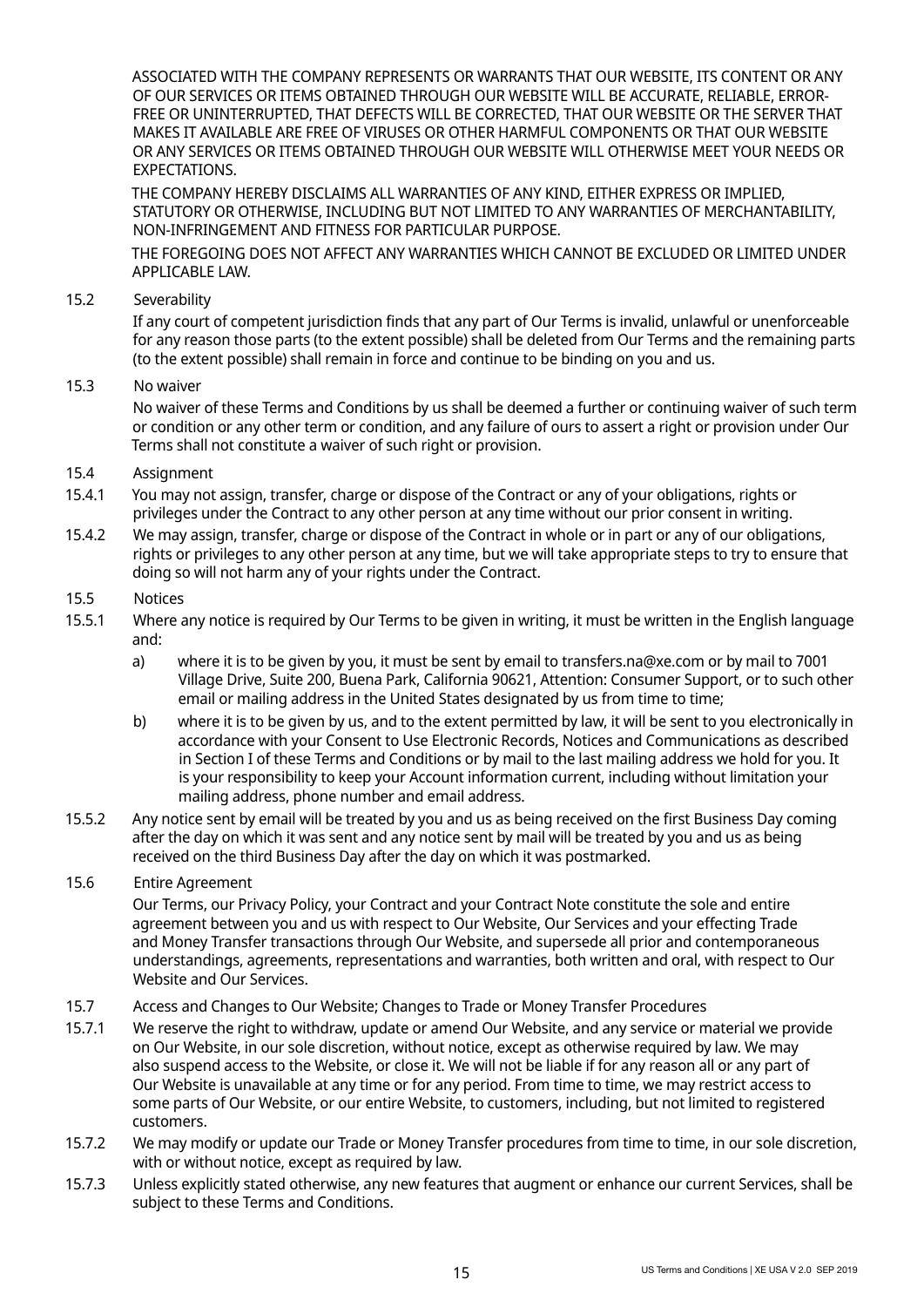- 15.8 Intellectual Property Rights
- 15.8.1 Our Website and its entire contents, features and functionality (including but not limited to all information, software, text, displays, images, video and audio, and the design, selection and arrangement thereof), are owned by the Company, its licensors or other providers of such material and are protected by United States and international copyright, trademark, patent, trade secret and other intellectual property or proprietary rights laws.
- 15.8.2 You are permitted to use Our Website for your personal, non-commercial use only. You must not copy, modify, create derivative works of, publicly display, publicly perform, republish, download, store or transmit any of the material on our site, except to (a) store copies of such materials temporarily in RAM; (b) store files that are automatically cached by your Web browser for display enhancement purposes; and (c) print a reasonable number of pages of Our Website for a permitted use.
- 15.8.3 You must not (a) modify copies of any materials from this site; or (b) delete or alter any copyright, trademark or other proprietary rights notices from copies of materials from this site.
- 15.8.4 You must not reproduce, sell or exploit for any commercial purposes any part of Our Website, access to Our Website or use of Our Website or any services or materials available through Our Website.
- 15.8.5 If you print, copy, modify, download or otherwise use any part of Our Website in breach of Our Terms, your right to use Our Website will cease immediately and you must, at our option, return or destroy any copies of the materials you have made. No right, title or interest in or to Our Website or any content on the site is transferred to you, and all rights not expressly granted are reserved by the Company. Any use of Our Website not expressly permitted by Our Terms is a breach of Our Terms and may violate copyright, trademark and other laws.

#### 15.9 Company Trademarks

The Company name, and all related names, marks, logos, product and service names, designs and slogans are trademarks of the Company or its affiliates or licensors. You must not use such marks without the prior written permission of the Company. All other names, brands and marks are used for identification purposes only and are the trademarks of their respective owners.

#### 15.10 Acceptable Use

Use of Our Website and information transmitted in connection with a Trade or the Money Transfer transaction is limited to the contemplated functionality. In no event may Our Website or Our Services be used in a manner that (a) harasses, abuses, stalks, threatens, defames or otherwise infringes or violates the rights of any other party (including but not limited to rights of publicity or other proprietary rights); (b) is unlawful, fraudulent, deceptive or otherwise violates any applicable federal, state, local or international law, statute, ordinance or regulation; (c) uses technology or other means to access Company that is not authorized by us; (d) uses or launches any automated system, including without limitation, "robots," "spiders," or "offline readers," to access Company; (e) attempts to introduce viruses or any other computer code, files or programs that interrupt, destroy or limit the functionality of any computer software or hardware or telecommunications equipment; (f) attempts to gain unauthorized access to Company's computer network or customer accounts; (g) encourages conduct that would constitute a criminal offense, or that gives rise to civil liability; (h) violates Our Terms; (i) attempts to damage, disable, overburden, or impair our servers or networks or otherwise attempts to interfere with the proper working of Our Website; (j) infringes on our or any third party's copyright, patent, trademark, trade secret or other intellectual property rights, or rights of publicity or privacy; (k) provides false, inaccurate or misleading information; or (l) may cause us to lose any of the services from our Internet service provider or other suppliers (collectively "Acceptable Use"). You further agree that you may not refuse to cooperate in an investigation or to provide confirmation of your identity or any information you provide to us in connection with your use of Our Website or Our Services.

#### **16. DISPUTE RESOLUTION BY BINDING ARBITRATION**

16.1 Any dispute, claim or controversy of any kind arising out of or relating to this Agreement or the breach thereof shall be settled exclusively by arbitration administered by the American Arbitration Association ("AAA") in accordance with its Commercial Arbitration Rules including the Optional Rules for Emergency Measures of Protection. The AAA Rules are available online at www.adr.org or by calling AAA at 1-800-778- 7879. This arbitration provision is made pursuant to a transaction involving interstate commerce, and the Federal Arbitration Act (the "FAA") shall apply to the construction, interpretation, and enforceability of this provision notwithstanding any other choice of law provision contained in this Agreement.. You should review this arbitration provision carefully. This provision limits your and the Company's ability to litigate claims in court and you and the Company each agree to waive our respective rights to a jury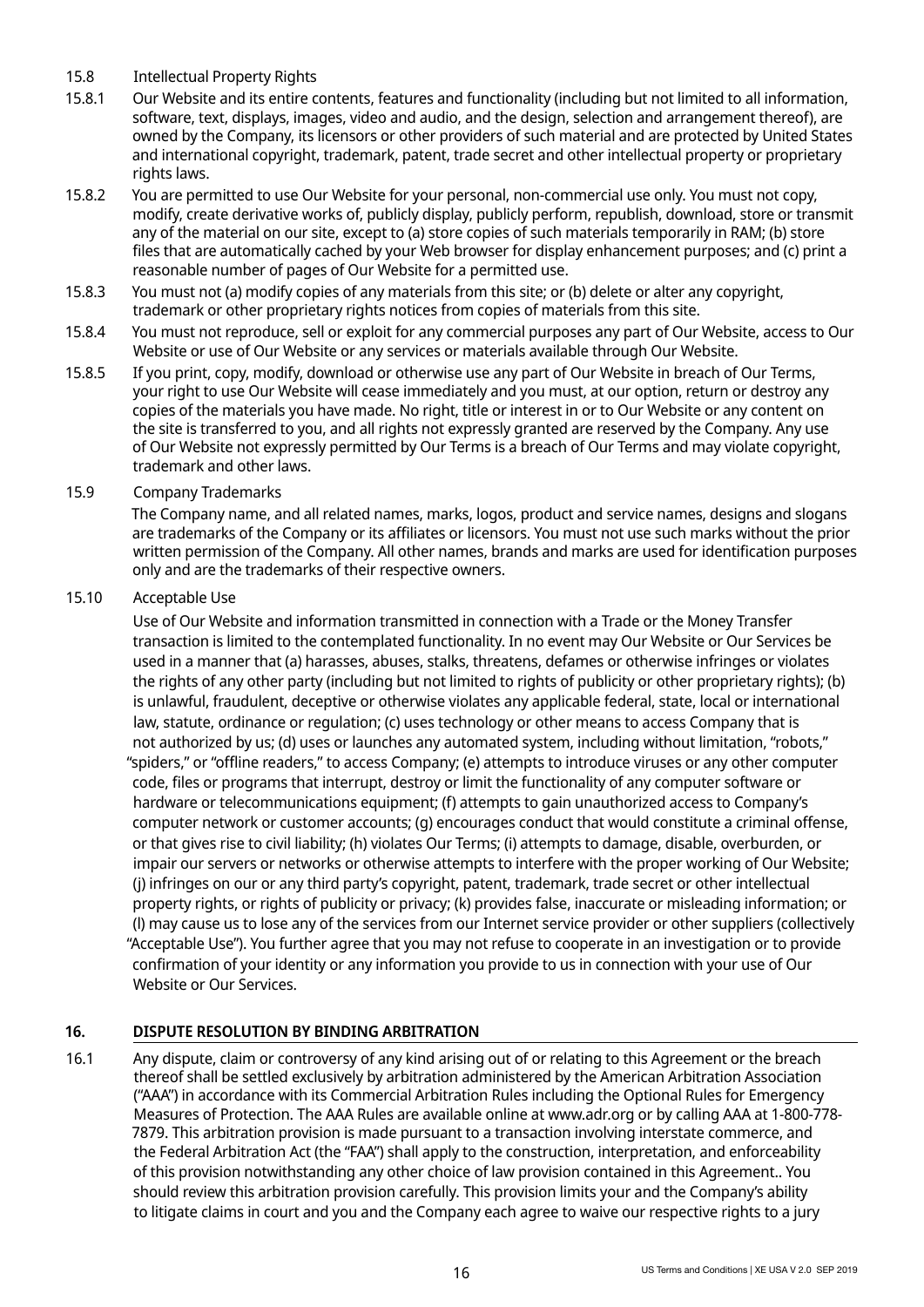trial. Any arbitration under this provision shall take place on an individual basis; class arbitrations and class actions are not permitted. You will not have the right to participate as a class representative, private attorney general, or as a member of any class of claimants for any claim subject to arbitration. A claim by, or on behalf of, other persons will not be considered in, joined with, or consolidated with, the arbitration proceedings between you and us. Any dispute regarding the prohibitions in the prior sentence shall be resolved by the arbitrator in accordance with this arbitration provision.

- 16.2 A party who intends to seek arbitration must first send to the other, by certified mail, a written Notice of Dispute ("Notice"). Any Notice to the Company should be addressed to 7001 Village Drive, Suite 200, Buena Park, California 90621, Attention: Legal Department ("Company Notice Address"). Any Notice must (a) describe the nature and basis of the claim or dispute, and (b) set forth the specific relief sought ("Demand"). If you and the Company do not reach an agreement to resolve the claim within 30 days after the Notice is received, you or we may commence an arbitration proceeding. During the arbitration, the amount of any settlement offer made by you or us shall not be disclosed to the arbitrator until after the arbitrator determines the amount, if any, to which you or we are entitled.
- 16.3 You and we agree, upon written demand made by you or us, to submit to binding arbitration all disputes, controversies, and claims, whether based on contract, tort, fraudulent misrepresentation, statute, regulation, constitution, common law, equity, or any other legal basis or theory, and whether pre-existing, present, or future, that arise out of or relate to this Agreement, Money Transfer services, or the benefits provided by them, or any advertisements, promotions, or oral or written statements related to Money Transfer services, or the relationships that result from the purchase and use of Money Transfer services, or the scope or enforceability of this Agreement, including the determination of the applicability of this agreement to arbitrate (collectively, a "Claim").
- 16.4 The arbitration tribunal shall consist of a single arbitrator mutually agreed upon by the Parties, or in the absence of such agreement within thirty (30) days from the first referral of the dispute to AAA, designated by AAA. The arbitrator shall be an active member in good standing of the bar for any state in the continental United States and shall be either actively engaged in the practice of law for at least 5 years, or a retired judge. You and we understand that in an arbitration, discovery is more limited than in a court and review by courts is very limited. The place of arbitration shall be Los Angeles, California or, if you so elect within fifteen (15) days from the first referral of the dispute to AAA, in the federal judicial district of your residence, and you will be given the opportunity to attend the proceeding and be heard. The arbitral award shall be final and binding. Judgment on the award rendered by the arbitrator may be entered in any court having jurisdiction thereof. All parties retain the right to seek relief in a small claims court for disputes or claims within the jurisdictional limits of the small claims court.
- 16.5 Each Party retains the right to seek judicial assistance: (a) to compel arbitration; (b) to obtain provisional or ancillary remedies or measures of protection prior to or pending arbitration; (c) to seek injunctive relief in the courts of any jurisdiction as may be necessary and appropriate to enforce intellectual property rights; and (d) to enforce any decision of the arbitrator, including the final award. In no event shall any Party be entitled to punitive, exemplary or similar damages.
- 16.6 You and we agree that the arbitrator: i) shall limit discovery to non-privileged matters directly relevant to the arbitrated dispute; ii) shall grant only relief that is based upon and consistent with substantial evidence and applicable substantive law; iii) shall have authority to grant relief only with respect to Claims asserted by or against you individually; and iv) shall provide a written statement stating the disposition of each claim and a concise written explanation of the basis for the award and shall make specific findings of fact and conclusions of law to support any arbitration award. Unless inconsistent with applicable law, and except as otherwise provided herein, each party shall bear the expense of its respective attorney, expert, and witness fees, regardless of which party prevails in the arbitration. We will pay to AAA the portion of the arbitration filing fee that exceeds the cost of filing a lawsuit in the federal court where you live. If you are unable to pay the filing fee, we will pay it directly upon receiving a written request. We will pay all of the remaining administration fees and other costs, including the arbitrator's fees, for any non-frivolous claim (measured by the standards set forth in Federal Rule of Civil Procedure 11(b)) that does not exceed \$15,000. For all other claims, the arbitrator will decide whether we or you ultimately will be responsible for paying any fees or other costs in connection with the arbitration under the applicable Rules.
- 16.7 If we made a written offer to settle the dispute before an arbitrator was selected, and the arbitrator awards you any relief on the merits that is greater than the value of the Company's last settlement offer, then we will: i) pay you the amount of the arbitrator's award or \$5,500 (the "alternative award") whichever is greater; and ii) pay your attorney twice the amount of reasonable attorneys' fees, plus reimbursement for expenses (including expert witness fees and costs), that your attorney reasonably accrues for investigating, preparing and pursuing your claims in arbitration (the "attorney premium").